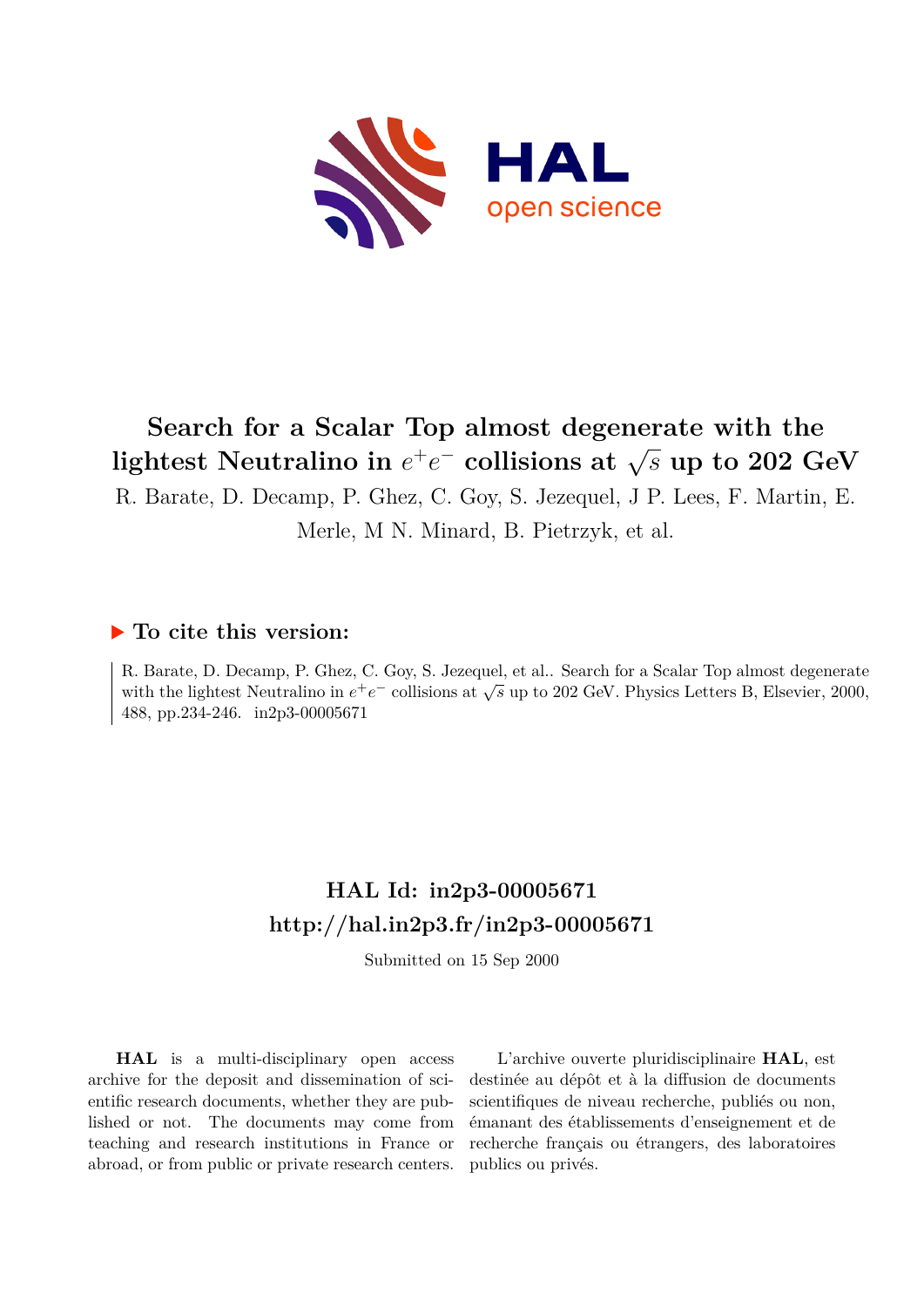CERN-EP/2000-085 19 June 2000

## **Search for a Scalar Top almost degenerate with** the lightest Neutralino in  $e^+e^-$  Collisions at  $\sqrt{s}$  up to  $202 \text{ GeV}$

**The ALEPH Collaboration**∗)

#### **Abstract**

Data collected at centre-of-mass energies from 189 GeV to 202 GeV by the ALEPH detector at LEP, corresponding to an integrated luminosity of 411  $pb^{-1}$ , are analysed in a search for the scalar top in the decay channels  $\tilde{t} \to c/u \chi$  for small mass differences between the stop and the lightest neutralino. No evidence for deviations from the Standard Model expectation is found and a lower limit of  $59 \,\text{GeV}/c^2$ is set for the stop mass, independent of the stop to neutralino mass difference and of the stop lifetime.

(Submitted to Physics Letters B)

<sup>∗</sup>) See following pages for the list of authors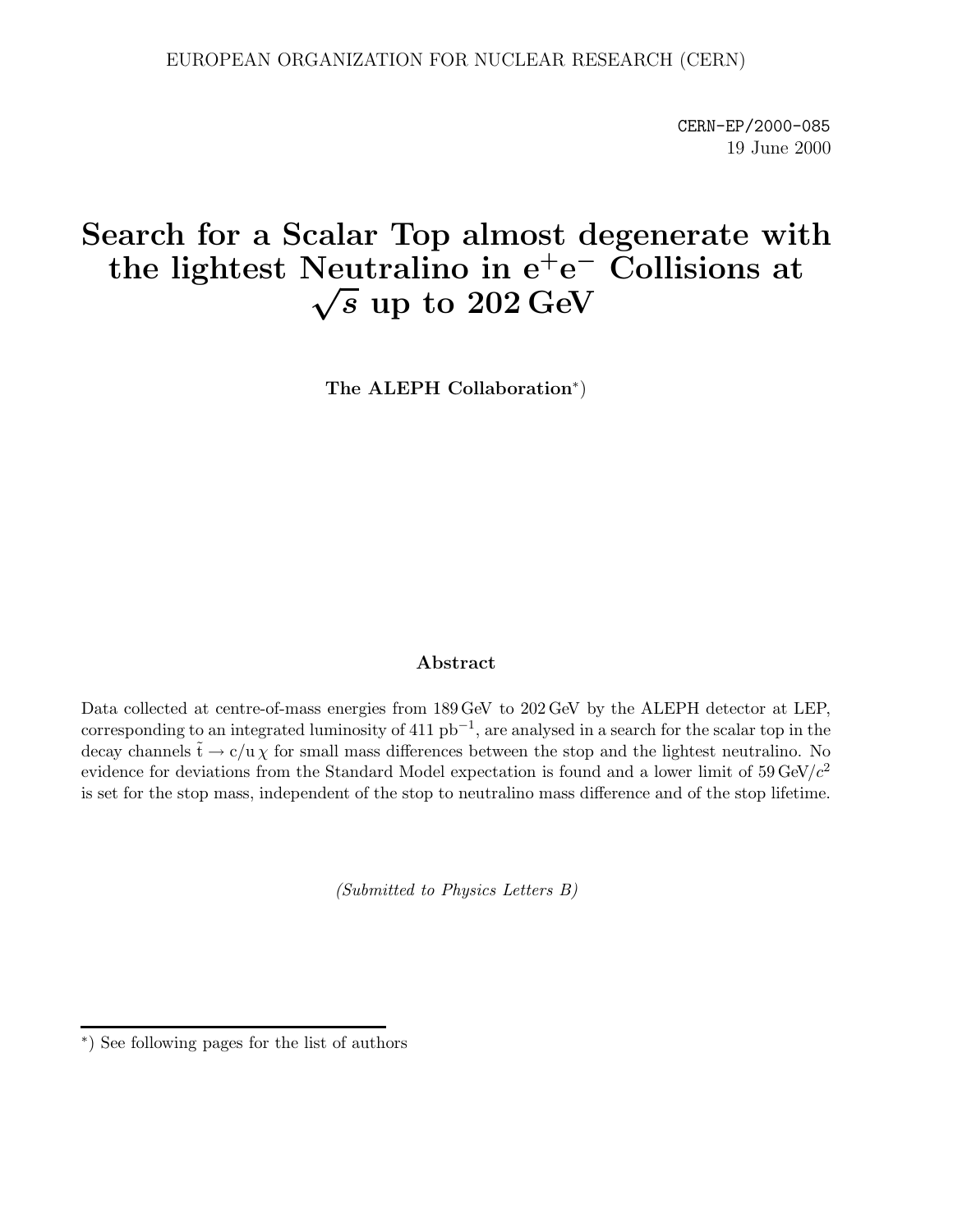#### **The ALEPH Collaboration**

R. Barate, D. Decamp, P. Ghez, C. Goy, S. Jezequel, J.-P. Lees, F. Martin, E. Merle, M.-N. Minard, B. Pietrzyk

*Laboratoire de Physique des Particules (LAPP), IN*<sup>2</sup>*P*<sup>3</sup>*-CNRS, F-74019 Annecy-le-Vieux Cedex, France*

- S. Bravo, M.P. Casado, M. Chmeissani, J.M. Crespo, E. Fernandez, M. Fernandez-Bosman, Ll. Garrido,<sup>15</sup>
- E. Graugés, J. Lopez, M. Martinez, G. Merino, R. Miquel, Ll.M. Mir, A. Pacheco, D. Paneque, H. Ruiz Institut de Física d'Altes Energies, Universitat Autònoma de Barcelona, E-08193 Bellaterra *(Barcelona), Spain*<sup>7</sup>
- A. Colaleo, D. Creanza, N. De Filippis, M. de Palma, G. Iaselli, G. Maggi, M. Maggi, S. Nuzzo, A. Ranieri,
- G. Raso,<sup>24</sup> F. Ruggieri, G. Selvaggi, L. Silvestris, P. Tempesta, A. Tricomi,<sup>3</sup> G. Zito
	- *Dipartimento di Fisica, INFN Sezione di Bari, I-70126 Bari, Italy*
- X. Huang, J. Lin, Q. Ouyang, T. Wang, Y. Xie, R. Xu, S. Xue, J. Zhang, L. Zhang, W. Zhao *Institute of High Energy Physics, Academia Sinica, Beijing, The People's Republic of China*<sup>8</sup>
- D. Abbaneo, G. Boix, <sup>6</sup> O. Buchmüller, M. Cattaneo, F. Cerutti, G. Dissertori, H. Drevermann, R.W. Forty,
- M. Frank, F. Gianotti, T.C. Greening, J.B. Hansen, J. Harvey, P. Janot, B. Jost, M. Kado, V. Lemaitre,
- P. Maley, P. Mato, A. Minten, A. Moutoussi, F. Ranjard, L. Rolandi, D. Schlatter, M. Schmitt,<sup>20</sup> O. Schneider.<sup>2</sup>
- P. Spagnolo, W. Tejessy, F. Teubert, E. Tournefier, A. Valassi, J.J. Ward, A.E. Wright *European Laboratory for Particle Physics (CERN), CH-1211 Geneva 23, Switzerland*
- Z. Ajaltouni, F. Badaud, G. Chazelle, O. Deschamps, S. Dessagne, A. Falvard, P. Gay, C. Guicheney, P. Henrard,
- J. Jousset, B. Michel, S. Monteil, J-C. Montret, D. Pallin, J.M. Pascolo, P. Perret, F. Podlyski *Laboratoire de Physique Corpusculaire, Universit´e Blaise Pascal, IN*<sup>2</sup>*P*<sup>3</sup>*-CNRS, Clermont-Ferrand, F-63177 Aubi`ere, France*
- J.D. Hansen, J.R. Hansen, P.H. Hansen,<sup>1</sup> B.S. Nilsson, A. Wäänänen *Niels Bohr Institute, 2100 Copenhagen, DK-Denmark*<sup>9</sup>
- G. Daskalakis, A. Kyriakis, C. Markou, E. Simopoulou, A. Vayaki *Nuclear Research Center Demokritos (NRCD), GR-15310 Attiki, Greece*
- A. Blondel,<sup>12</sup> J.-C. Brient, F. Machefert, A. Rougé, M. Swynghedauw, R. Tanaka H. Videau

Laboratoire de Physique Nucléaire et des Hautes Energies, Ecole Polytechnique, IN<sup>2</sup>P<sup>3</sup>-CNRS, *F-91128 Palaiseau Cedex, France*

- E. Focardi, G. Parrini, K. Zachariadou *Dipartimento di Fisica, Universit`a di Firenze, INFN Sezione di Firenze, I-50125 Firenze, Italy*
- A. Antonelli, M. Antonelli, G. Bencivenni, G. Bologna,<sup>4</sup> F. Bossi, P. Campana, G. Capon, V. Chiarella,
- P. Laurelli, G. Mannocchi,<sup>5</sup> F. Murtas, G.P. Murtas, L. Passalacqua, M. Pepe-Altarelli *Laboratori Nazionali dell'INFN (LNF-INFN), I-00044 Frascati, Italy*

M. Chalmers, A.W. Halley, J. Kennedy, J.G. Lynch, P. Negus, V. O'Shea, B. Raeven, D. Smith, P. Teixeira-Dias, A.S. Thompson

*Department of Physics and Astronomy, University of Glasgow, Glasgow G12 8QQ,United Kingdom*<sup>10</sup>

R. Cavanaugh, S. Dhamotharan, C. Geweniger,<sup>1</sup> P. Hanke, V. Hepp, E.E. Kluge, G. Leibenguth, A. Putzer, K. Tittel, S. Werner, <sup>19</sup> M. Wunsch<sup>19</sup>

*Kirchhoff-Institut f¨ur Physik, Universit¨at Heidelberg, D-69120 Heidelberg, Germany*<sup>16</sup>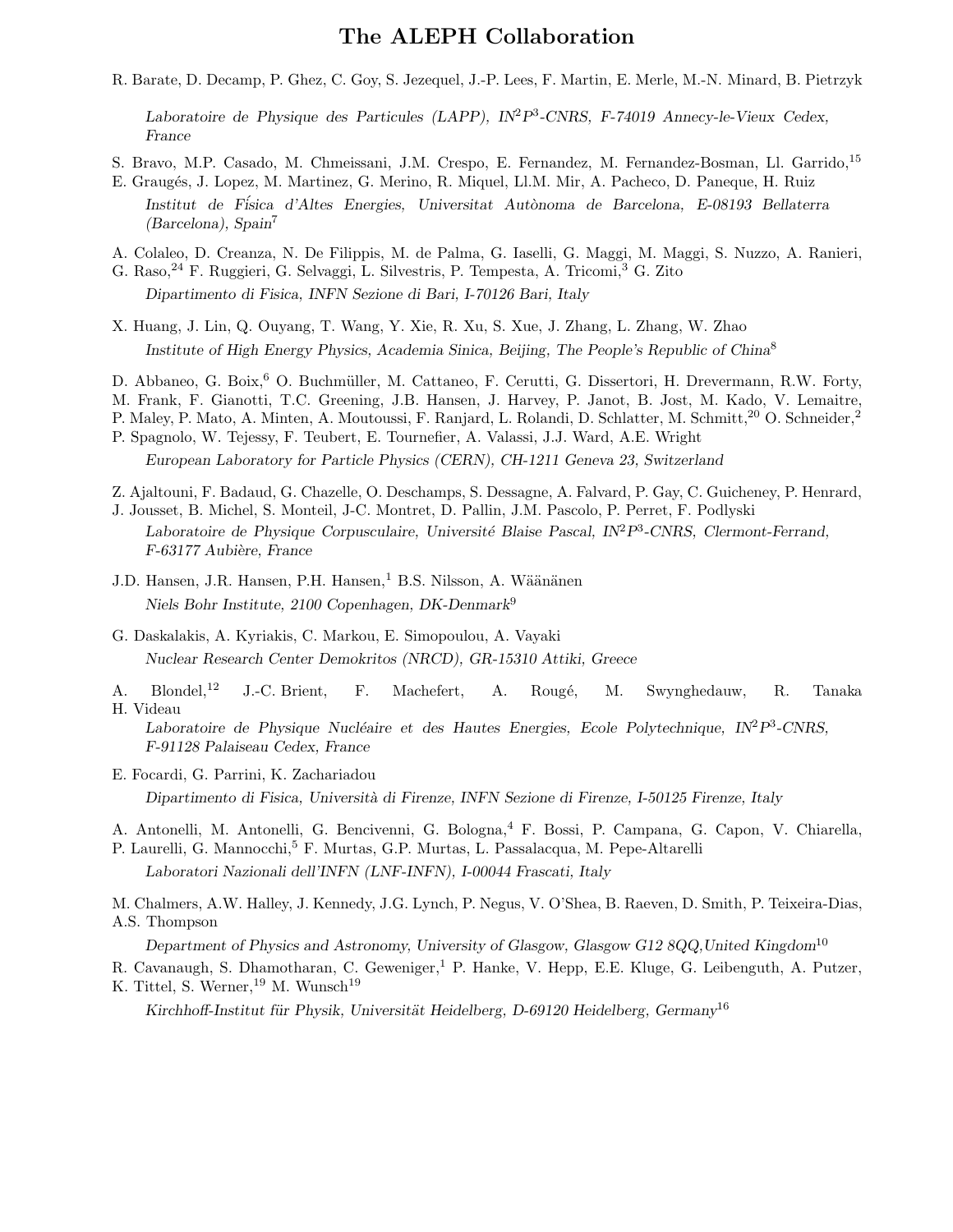- R. Beuselinck, D.M. Binnie, W. Cameron, G. Davies, P.J. Dornan, M. Girone, N. Marinelli, J. Nowell,
- H. Przysiezniak,<sup>1</sup> J.K. Sedgbeer, J.C. Thompson,<sup>14</sup> E. Thomson,<sup>23</sup> R. White *Department of Physics, Imperial College, London SW7 2BZ, United Kingdom*<sup>10</sup>
- V.M. Ghete, P. Girtler, E. Kneringer, D. Kuhn, G. Rudolph Institut für Experimentalphysik, Universität Innsbruck, A-6020 Innsbruck, Austria<sup>18</sup>
- C.K. Bowdery, P.G. Buck, D.P. Clarke, G. Ellis, A.J. Finch, F. Foster, G. Hughes, R.W.L. Jones,

N.A. Robertson, M. Smizanska *Department of Physics, University of Lancaster, Lancaster LA1 4YB, United Kingdom*<sup>10</sup>

- I. Giehl, F. Hölldorfer, K. Jakobs, K. Kleinknecht, M. Kröcker, A.-S. Müller, H.-A. Nürnberger, G. Quast,<sup>1</sup>
- B. Renk, E. Rohne, H.-G. Sander, S. Schmeling, H. Wachsmuth, C. Zeitnitz, T. Ziegler *Institut f¨ur Physik, Universit¨at Mainz, D-55099 Mainz, Germany*<sup>16</sup>
- A. Bonissent, J. Carr, P. Coyle, C. Curtil, A. Ealet, D. Fouchez, O. Leroy, T. Kachelhoffer, P. Payre, D. Rousseau,
- A. Tilquin *Centre de Physique des Particules de Marseille, Univ M´editerran´ee, IN*<sup>2</sup>*P*<sup>3</sup>*-CNRS, F-13288 Marseille, France*
- M. Aleppo, S. Gilardoni, F. Ragusa *Dipartimento di Fisica, Universit`a di Milano e INFN Sezione di Milano, I-20133 Milano, Italy.*
- H. Dietl, G. Ganis, A. Heister, K. Hüttmann, G. Lütjens, C. Mannert, W. Männer, H.-G. Moser, S. Schael,
- R. Settles,<sup>1</sup> H. Stenzel, W. Wiedenmann, G. Wolf

*Max-Planck-Institut f¨ur Physik, Werner-Heisenberg-Institut, D-80805 M¨unchen, Germany*<sup>16</sup>

- P. Azzurri, J. Boucrot,<sup>1</sup> O. Callot, M. Davier, L. Duflot, J.-F. Grivaz, Ph. Heusse, A. Jacholkowska,<sup>1</sup> L. Serin,
- J.-J. Veillet, I. Videau,<sup>1</sup> J.-B. de Vivie de Régie, D. Zerwas Laboratoire de l'Accélérateur Linéaire, Université de Paris-Sud, IN<sup>2</sup>P<sup>3</sup>-CNRS, F-91898 Orsay Cedex, *France*
- G. Bagliesi, T. Boccali, G. Calderini, V. Ciulli, L. Foà, A. Giammanco, A. Giassi, F. Ligabue, A. Messineo,
- F. Palla,<sup>1</sup> G. Rizzo, G. Sanguinetti, A. Sciab`a, G. Sguazzoni, R. Tenchini,<sup>1</sup> A. Venturi, P.G. Verdini *Dipartimento di Fisica dell'Universit`a, INFN Sezione di Pisa, e Scuola Normale Superiore, I-56010 Pisa, Italy*
- G.A. Blair, J. Coles, G. Cowan, M.G. Green, D.E. Hutchcroft, L.T. Jones, T. Medcalf, J.A. Strong, J.H. von Wimmersperg-Toeller

*Department of Physics, Royal Holloway & Bedford New College, University of London, Surrey TW20 OEX, United Kingdom*<sup>10</sup>

- R.W. Clifft, T.R. Edgecock, P.R. Norton, I.R. Tomalin *Particle Physics Dept., Rutherford Appleton Laboratory, Chilton, Didcot, Oxon OX11 OQX, United Kingdom*<sup>10</sup>
- B. Bloch-Devaux, D. Boumediene, P. Colas, B. Fabbro, G. Faïf, E. Lançon, M.-C. Lemaire, E. Locci, P. Perez,
- J. Rander, J.-F. Renardy, A. Rosowsky, P. Seager,<sup>13</sup> A. Trabelsi,<sup>21</sup> B. Tuchming, B. Vallage *CEA, DAPNIA/Service de Physique des Particules, CE-Saclay, F-91191 Gif-sur-Yvette Cedex, France*<sup>17</sup>
- S.N. Black, J.H. Dann, C. Loomis, H.Y. Kim, N. Konstantinidis, A.M. Litke, M.A. McNeil, G. Taylor *Institute for Particle Physics, University of California at Santa Cruz, Santa Cruz, CA 95064, USA*<sup>22</sup>
- C.N. Booth, S. Cartwright, F. Combley, P.N. Hodgson, M. Lehto, L.F. Thompson *Department of Physics, University of Sheffield, Sheffield S3 7RH, United Kingdom*<sup>10</sup>
- K. Affholderbach, A. Böhrer, S. Brandt, C. Grupen,<sup>1</sup> J. Hess, A. Misiejuk, G. Prange, U. Sieler Fachbereich Physik, Universität Siegen, D-57068 Siegen, Germany<sup>16</sup>
- C. Borean, G. Giannini, B. Gobbo *Dipartimento di Fisica, Universit`a di Trieste e INFN Sezione di Trieste, I-34127 Trieste, Italy*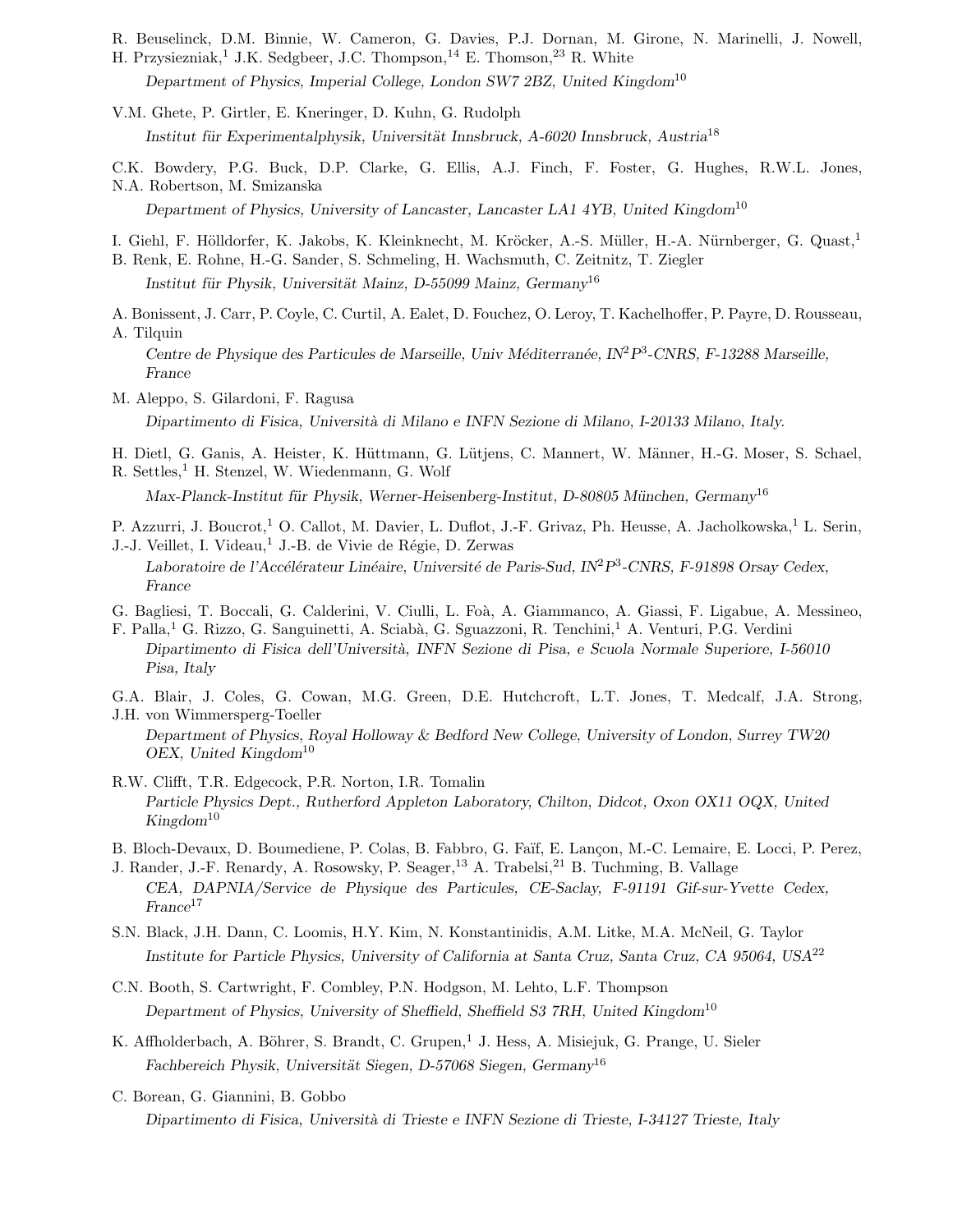H. He, J. Putz, J. Rothberg, S. Wasserbaech

*Experimental Elementary Particle Physics, University of Washington, Seattle, WA 98195 U.S.A.*

S.R. Armstrong, K. Cranmer, P. Elmer, D.P.S. Ferguson, Y. Gao, S. González, O.J. Hayes, H. Hu, S. Jin, J. Kile,

P.A. McNamara III, J. Nielsen, W. Orejudos, Y.B. Pan, Y. Saadi, I.J. Scott, J. Walsh, J. Wu, Sau Lan Wu, X. Wu, G. Zobernig

*Department of Physics, University of Wisconsin, Madison, WI 53706, USA*<sup>11</sup>

<sup>7</sup>Supported by CICYT, Spain.

<sup>&</sup>lt;sup>1</sup>Also at CERN, 1211 Geneva 23, Switzerland.

 $2$ Now at Université de Lausanne, 1015 Lausanne, Switzerland.

<sup>3</sup>Also at Dipartimento di Fisica di Catania and INFN Sezione di Catania, 95129 Catania, Italy.

<sup>&</sup>lt;sup>4</sup>Also Istituto di Fisica Generale, Università di Torino, 10125 Torino, Italy.

<sup>5</sup>Also Istituto di Cosmo-Geofisica del C.N.R., Torino, Italy.

<sup>6</sup>Supported by the Commission of the European Communities, contract ERBFMBICT982894.

<sup>8</sup>Supported by the National Science Foundation of China.

<sup>9</sup>Supported by the Danish Natural Science Research Council.

<sup>10</sup>Supported by the UK Particle Physics and Astronomy Research Council.

<sup>&</sup>lt;sup>11</sup>Supported by the US Department of Energy, grant DE-FG0295-ER40896.

 $12$ Now at Departement de Physique Corpusculaire, Université de Genève, 1211 Genève 4, Switzerland.

<sup>13</sup>Supported by the Commission of the European Communities, contract ERBFMBICT982874.

<sup>14</sup>Also at Rutherford Appleton Laboratory, Chilton, Didcot, UK.

<sup>15</sup>Permanent address: Universitat de Barcelona, 08208 Barcelona, Spain.

 $16$ Supported by the Bundesministerium für Bildung, Wissenschaft, Forschung und Technologie, Germany.

 $17$ Supported by the Direction des Sciences de la Matière, C.E.A.

<sup>18</sup>Supported by the Austrian Ministry for Science and Transport.

<sup>19</sup>Now at SAP AG, 69185 Walldorf, Germany

<sup>20</sup>Now at Harvard University, Cambridge, MA 02138, U.S.A.

 $^{21}$ Now at Département de Physique, Faculté des Sciences de Tunis, 1060 Le Belvédère, Tunisia.

<sup>&</sup>lt;sup>22</sup>Supported by the US Department of Energy, grant DE-FG03-92ER40689.

<sup>23</sup>Now at Department of Physics, Ohio State University, Columbus, OH 43210-1106, U.S.A.

<sup>&</sup>lt;sup>24</sup>Also at Dipartimento di Fisica e Tecnologie Relative, Università di Palermo, Palermo, Italy.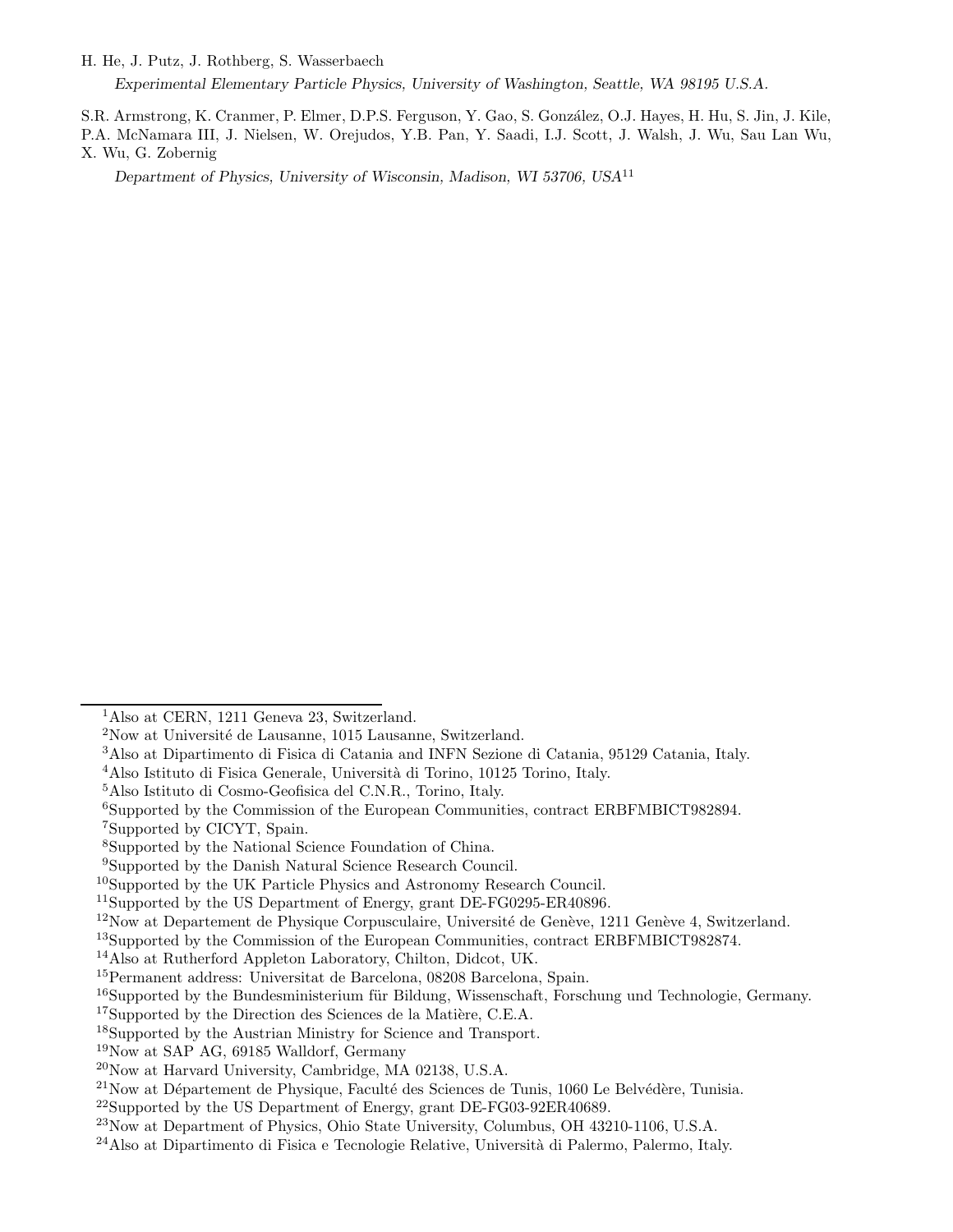## **1 Introduction**

In the Minimal Supersymmetric extension of the Standard Model (MSSM), each chirality state of the Standard Model fermions has a scalar supersymmetric partner. The partners  $t_R$  and  $t_L$  of the right and left-handed states of the top quark are weak interaction eigenstates which mix to form mass eigenstates. The mixing angle  $\theta_{\tilde{t}}$  is defined such that the lighter of the mass eigenstates, the stop, is given by  $\tilde{t} = \tilde{t}_L \cos \theta_{\tilde{t}} + \tilde{t}_R \sin \theta_{\tilde{t}}$ . Since the off-diagonal terms of the mixing matrix are proportional to the mass of the Standard Model partner, the stop could well be the lightest scalar quark, and even the lightest supersymmetric charged particle [1], hence the interest in searches for stop pair-production in  $e^+e^-$  collisions at LEP energies [2].

In this letter, it is assumed that all supersymmetric particles except the lightest neutralino  $\chi$  are heavier than the stop, and that R-parity is conserved. It is furthermore assumed that there is no source of flavour changing neutral currents in the MSSM in addition to those already present in the Standard Model. Under those assumptions, the dominant stop decay mode is  $\tilde{t} \to c\chi$ , if kinematically allowed. This process is mediated only by loop diagrams, with a width which can be parametrized as [3]

$$
\Gamma_{\tilde{t}\to c\chi} = (0.3 \div 3) \times 10^{-10} \times m_{\tilde{t}} \left( 1 - \frac{m_{\chi}^2}{m_{\tilde{t}}^2} \right)^2.
$$

This decay width depends on the mass difference  $\Delta m$  between the stop and the neutralino, and on the masses and field content of the particles involved in the loops. For low enough  $\Delta m$ values, the stop lifetime becomes sizeable, and has to be taken into account in the searches for stop production. If  $\Delta m$  is so small that the  $\tilde{t} \to c\chi$  channel is kinematically closed, the dominant decay mode becomes  $\tilde{t} \to u\chi$ , and the stop can then be considered as stable for practical purposes. The stop decay length as a function of  $m_t$  and  $\Delta m$  is shown in Fig. 1 in the case of pair production in  $e^+e^-$  collisions at  $\sqrt{s} = 189 \text{ GeV}$ . (For the purpose of this figure,  $\theta_{\tilde{t}} = 56^{\circ}$ ,  $\mu = -100$  GeV and tan  $\beta = 1.5$  have been assumed, where  $\mu$  is the supersymmetric Higgs mass term, and  $\tan \beta$  is the ratio of the vacuum expectation values of the two Higgs doublets.)

The searches for a scalar top performed up to now by ALEPH [4, 5, 6, 7] are valid under the assumption of a negligible stop lifetime. This assumption is justified for  $\Delta m \gtrsim 6 \text{ GeV}/c^2$ ,<br>in which ages a star wave lawy limit of  $\frac{87}{5} \text{ GeV}/c^2$  has have althinged [7]. In this latter and law in which case a stop mass lower limit of 87 GeV/ $c^2$  has been obtained [7]. In this letter, smaller stop to neutralino mass differences are specifically addressed, with the effects of the finite stop lifetime explicitly taken into account. Dedicated topological selections have been designed to cope with the peculiar phenomenology of the very small  $\Delta m$  regime. Together with the already existing selections, they were applied to the data collected at centre-of-mass energies ranging from 189 to 202 GeV, corresponding to a total integrated luminosity of 411  $pb^{-1}$ . As a result, a stop mass lower limit is obtained, independent of the stop to neutralino mass difference and of the stop lifetime.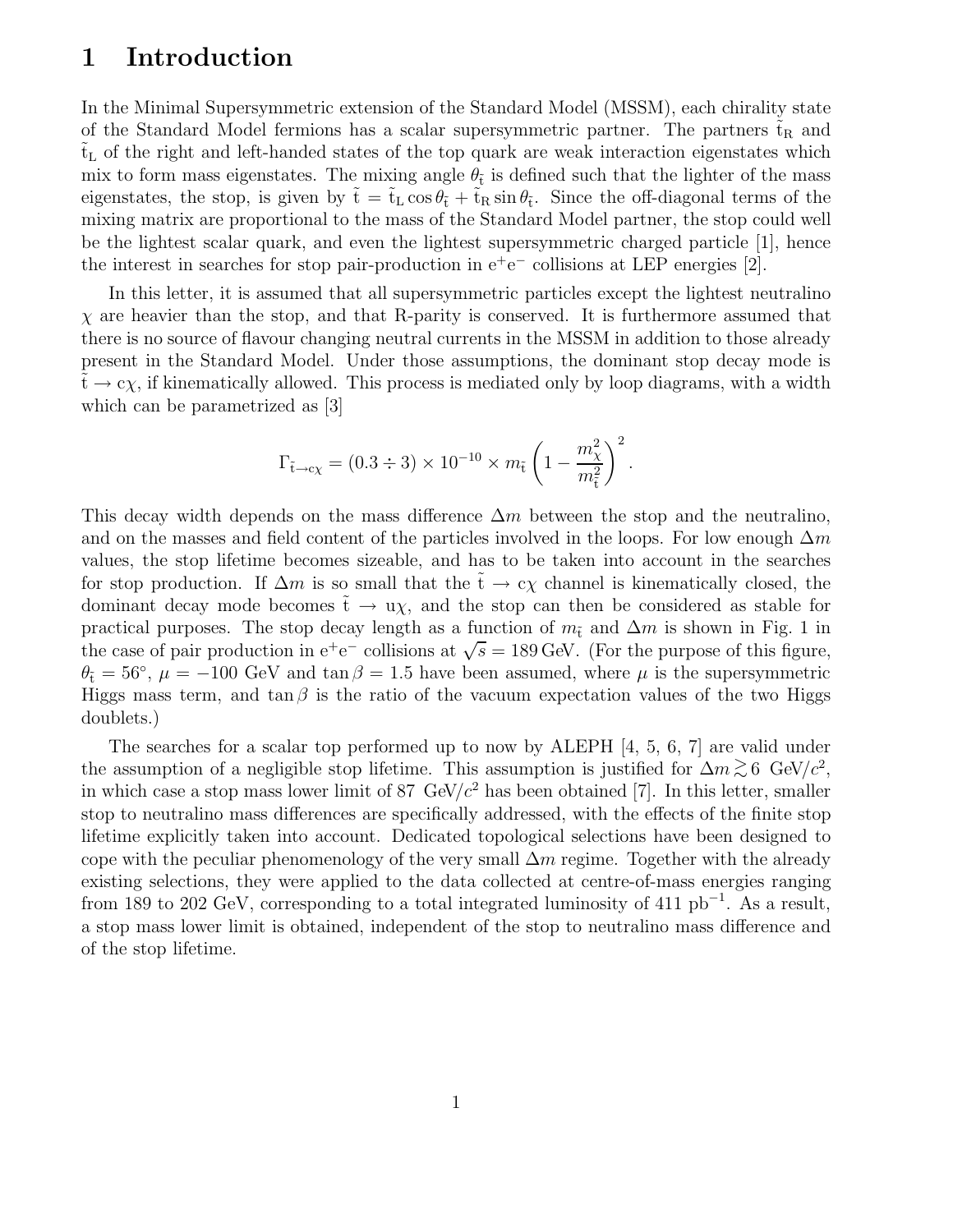

Figure 1: The decay length of a stop produced at  $\sqrt{s} = 189 \text{ GeV}$  as a function of  $\Delta m$  and  $m_t$ , calculated in the MSSM for  $\theta_{\tilde{t}} = 56^{\circ}$ ,  $\mu = -100$  GeV and tan  $\beta = 1.5$ .

#### **2 The ALEPH detector**

A detailed description of the ALEPH detector is given in Ref. [8], and an account of its performance as well as a description of the reconstruction algorithms can be found in Ref. [9]. Only a brief description of the detector components and algorithms relevant for this analysis is given here.

The trajectories of charged particles are measured by a silicon vertex detector (VDET), a cylindrical multi-wire drift chamber (ITC) and a large time projection chamber (TPC). These detectors are immersed in an axial magnetic field of 1.5 T provided by a superconducting solenoidal coil, and the transverse momentum resolution achieved is  $\sigma(p_T)/p_T = 0.0006 p_T \oplus$ 0.005 ( $p_T$  in GeV/c). The TPC also provides up to 359 measurements (338 from wires and 21 from pads) of the ionization energy loss allowing electrons to be separated by more than 3σ from the other particle species up to momenta of  $\sim$  8 GeV/c. The TPC is surrounded by the electromagnetic calorimeter (ECAL), which measures the energy of electrons and photons with a resolution  $\sigma(E)/E = 0.18/\sqrt{E} + 0.009$  (*E* in GeV). The arrival time of the signals are also measured by the ECAL with a resolution of  $\sim 20$  ns, thus allowing signals associated with a bunch crossing to be discriminated from signals induced, e.g., by cosmic rays. The return yoke of the magnet, instrumented with streamer tubes, forms the hadron calorimeter (HCAL) which provides a measurement of the energy of charged and neutral hadrons with a resolution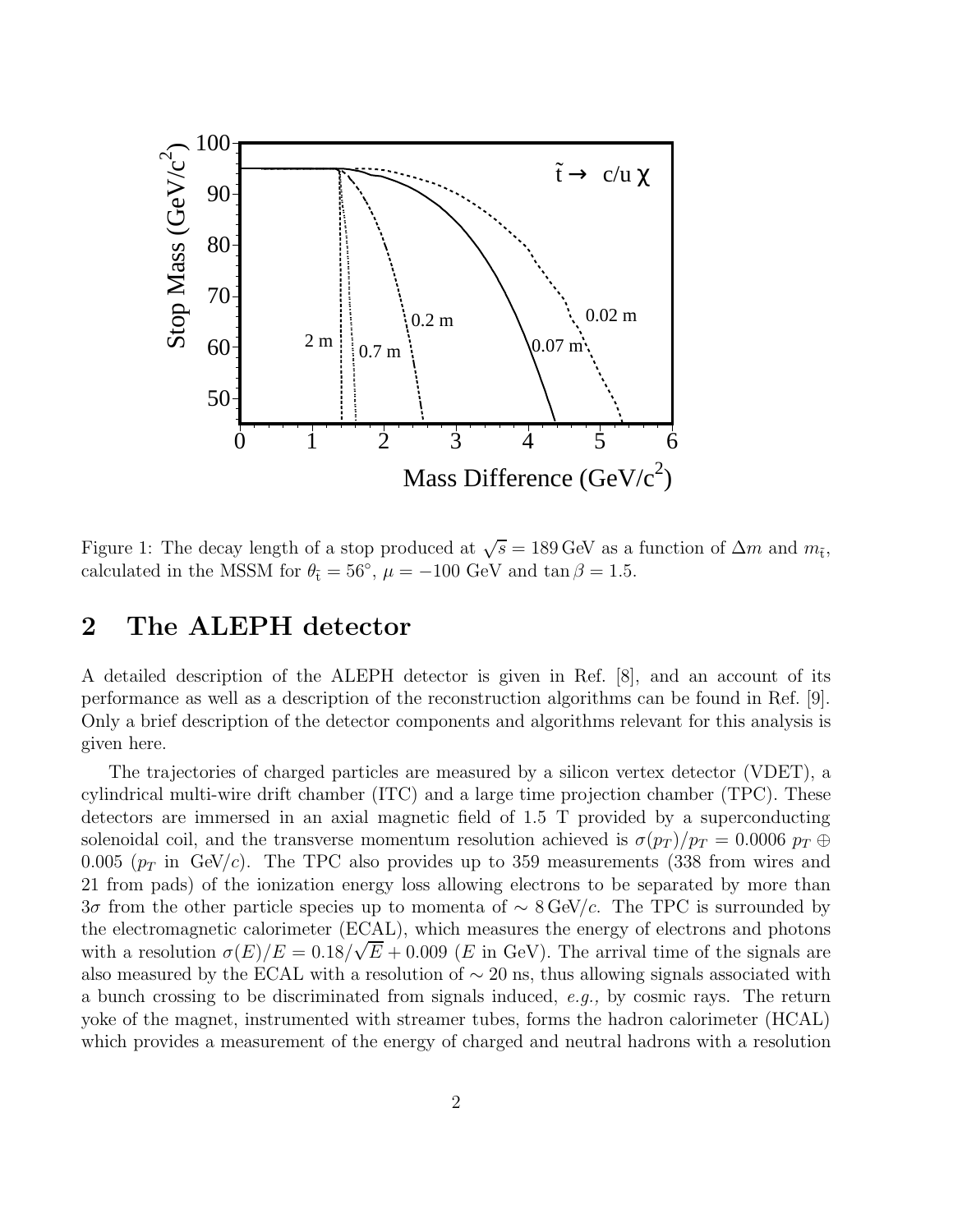$\sigma(E)/E = 0.85/\sqrt{E}$  (E in GeV). The HCAL is surrounded by two double layers of streamer tubes, the muon chambers. Luminosity monitors (LCAL and SICAL) extend the calorimetric coverage down to a polar angle of 34 mrad. The ALEPH triggers relevant for this analysis are based on the total energy deposit in ECAL or on the coincidence between a track candidate in the ITC and an energy deposit in the calorimeter modules to which the track is pointing.

Using the energy flow algorithm described in Ref. [9], the measurements of the tracking detectors and of the calorimeters are combined into "objects" classified as charged particles, photons, and neutral hadrons. The energy resolution achieved with this algorithm is  $(0.6\sqrt{E} + 0.6)$  GeV (E in GeV). Electrons are identified by comparing the energy deposit in ECAL to the momentum measured in the tracking system and by using the shower profile in the electromagnetic calorimeter and the measurement of the specific ionization energy loss in the TPC. The identification of muons makes use of the hit pattern in HCAL and of the muon chambers.

#### **3 Monte Carlo simulation**

Since the simulation of the hadronization of stop quarks and of the detector response to long lived stop-hadrons is not available in the standard Monte Carlo programs, a dedicated event generator and a detector simulation program have been developed for the present analysis.

The event generator is a modified version of the one described in Ref. [4]. Since the stop lifetime is larger than the typical hadronization time, colourless stop-hadrons  $T$  are formed. This has been incorporated in the generator by applying to stop quarks the standard Lund string fragmentation scheme as implemented in JETSET 7.4 [10]. A Peterson fragmentation function [11] is used, with a stop fragmentation parameter  $\epsilon_{\tilde{t}}$  scaled from the b-fragmentation parameter according to the relation  $\epsilon_{\tilde{t}} = \epsilon_{\rm b}(m_{\rm b}/m_{\tilde{t}})^2$ . (A value of 0.0035 has been taken for  $\epsilon_{\rm b}$  [12].) The stop hadrons subsequently decay according to a spectator model.

The effective spectator mass  $M_{\text{eff}}$ , which regulates the mass of the stop-hadrons, is set to 500 MeV/ $c^2$ . The resulting stop-hadron mass is found to be typically 300 MeV/ $c^2$  greater than the stop quark mass. Since a reliable prediction of the mass spectrum of the stop-hadrons and of their excited states is not available, all stop-hadrons are assumed to be equal in mass, with an absolute value of the electric charge  $\leq 1$ . Under these assumptions, double neutral  $(\tilde{T}^0\tilde{T}^0)$ , mixed  $(\tilde{T}^{\pm}\tilde{T}^0)$  or double charged  $(\tilde{T}^{\pm}\tilde{T}^{\mp}, \tilde{T}^{\pm}\tilde{T}^{\pm})$  final states are possible. If a final TT system with non zero total electric charge is produced, charge conservation is ensured by the fragmentation particles. The relative composition of final state stop hadron charge configurations is shown in Fig. 2 as a function of the stop mass for a centre-of-mass energy of 200 GeV. Since the energy available to produce fragmentation particles is smaller at higher masses, the fraction of TT with non zero total charge decreases in that mass region.

A major issue of the simulation is the treatment of the interaction of stop-hadrons in the detector. The electromagnetic interaction is simulated by treating a stop-hadron as a heavy pion. The simulation of the strong interaction is based on the following considerations. In the scattering of a stop-hadron T of energy  $E_{\tilde{T}}$  with a nucleon N at rest, the available centre-of-mass energy  $E_{cm}$  is given by  $E_{cm}^2 = M_{\tilde{T}}^2 + M_{\rm N}^2 + 2M_{\rm N}E_{\tilde{T}}$ . The generic reaction is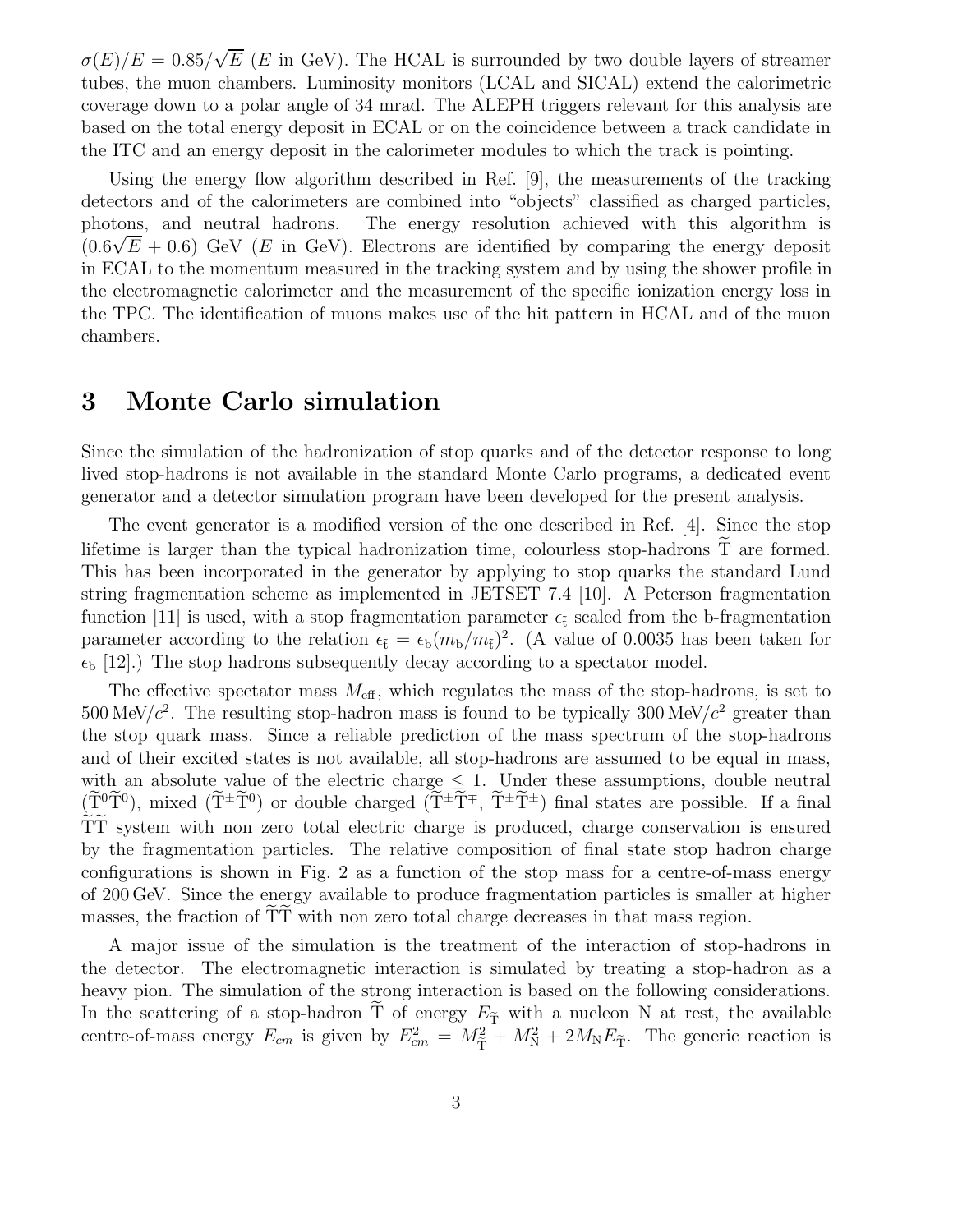

Figure 2: Relative composition of the possible  $\tilde{T}\tilde{T}$  charge configurations as a function of the stop mass at  $\sqrt{s} = 200 \,\text{GeV}$ .

 $\widetilde{T} + N \rightarrow \widetilde{T}' + N' + X$ , with a Q-value, which is the maximum energy available for the system X, of  $Q = E_{cm} - M_{\tilde{T}} - M_N$ . Since the centre-of mass energy  $E_{cm}$  is typically close to  $M_{\tilde{T}}$ , only a Q-value of a few hundred MeV is available. For example, for  $M_{\tilde{T}} = 50 \text{ GeV}/c^2$  and  $E_{\tilde{T}} = 90 \text{ GeV}$ the resulting Q-value is ∼ 800 MeV. Therefore, only a few pions may be produced in an inelastic collision, and the stop-hadron behaves in its passage through matter basically like a pion with the corresponding kinetic energy. The routines for the simulation of the stop-hadron strong interaction have thus been derived from the corresponding ones for pions in the GHEISHA [13] hadronic shower simulation package, but with all energy based quantities rescaled to the kinetic energy of the T hadron, and with the low energy pion nucleon resonances removed.

In order to design the selection criteria, about 500 signal Monte Carlo samples of 1000 events each were generated for various  $(m_t, m_y)$  combinations, stop lifetimes and centre-of-mass energies, and with a value of 56 $\degree$  for  $\theta_{\tilde{t}}$ . To simulate the relevant Standard Model background processes, several Monte Carlo generators have been used: BHWIDE [14] for Bhabha scattering, KORALZ [15] for  $\mu^+\mu^-$  and  $\tau^+\tau^-$  production, PHOT02 [16] for  $\gamma\gamma$  interactions, KORALW [17] for WW production, and PYTHIA [10] for all other processes. The size of the simulated samples typically corresponds to ten times the integrated luminosity of the data. All background and signal samples were processed through the full detector simulation.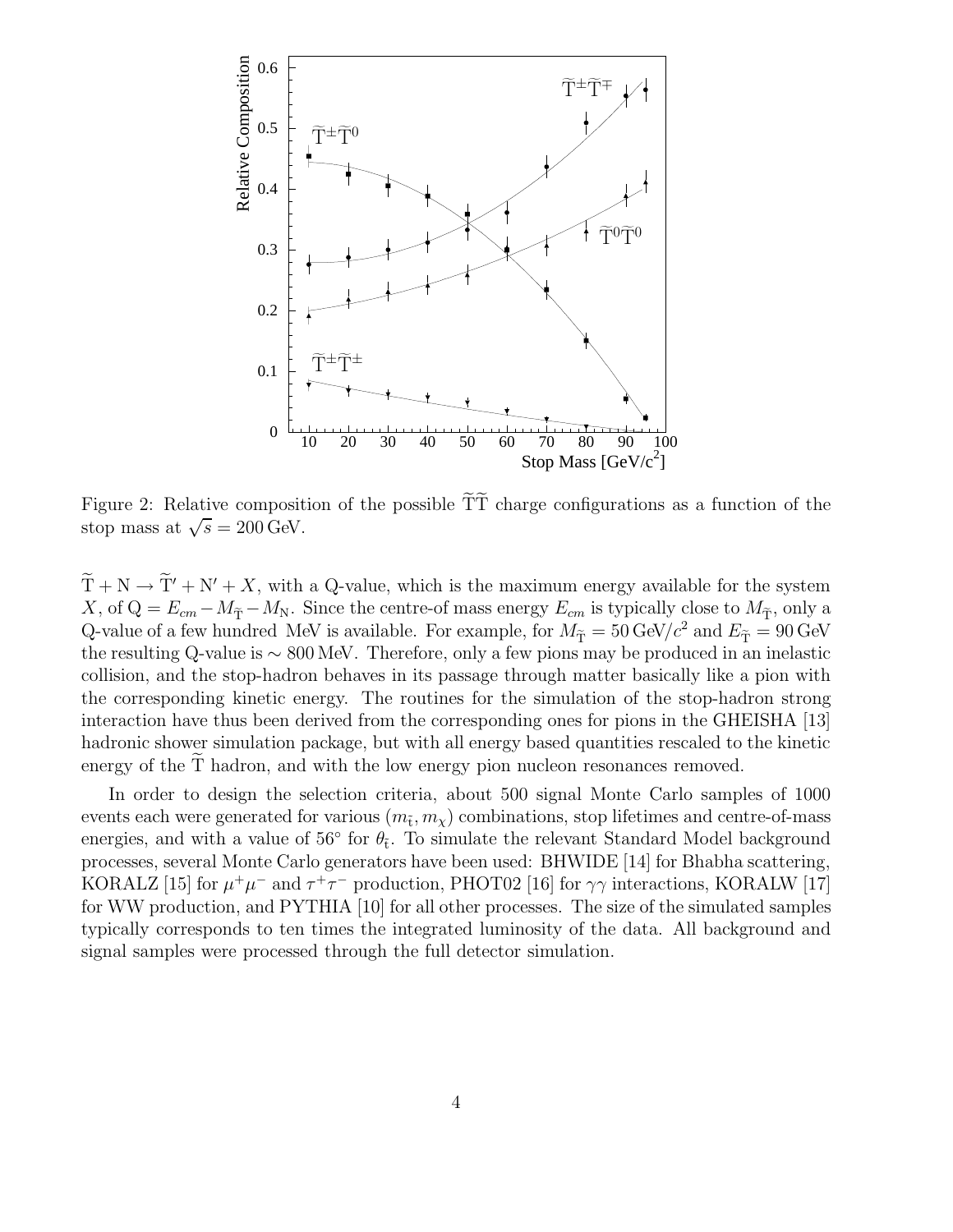#### **4 Analysis**

The data sets analysed consist of 173.6  $pb^{-1}$  at 188.6 GeV collected in 1998, and 28.9  $pb^{-1}$  at 191.6 GeV, 79.8 pb<sup> $-1$ </sup> at 195.5 GeV, 86.3 pb<sup>-1</sup> at 199.5 GeV and 41.9 pb<sup>-1</sup> at 201.6 GeV collected in 1999.

The signal final state topology depends strongly on the  $\tilde{t}$  decay length  $\lambda_{\tilde{t}}$ . Three different selections have therefore been used, each designed to cope with a specific  $\lambda_{\tilde{t}}$  range. The already existing search for acoplanar jets  $[4, 5, 6, 7]$  covers the case of very small lifetimes, while new searches for heavy stable charged hadrons and for tracks with a large impact parameter were specifically designed to address the very large and intermediate lifetime ranges, respectively.

The positions of the most important cuts were determined according to the  $\overline{N}_{95}$ prescription [18], i.e., by minimization of the 95% C.L. cross section upper limit expected in the absence of a signal.

#### **4.1 Small lifetimes**

If the stop lifetime is negligible, the signature is the one covered by the "low- $\Delta m$ " acoplanar jet selection detailed in Ref. [4] and updated up to  $\sqrt{s} = 202 \text{ GeV}$  in Refs. [5, 6, 7]. The efficiency of that selection as a function of  $\lambda_{\tilde{t}}$  is shown in Fig. 3 for  $m_{\tilde{t}} = 60 \text{ GeV}/c^2$  and  $\Delta m = 4 \text{ GeV}/c^2$ . Five candidate events were selected in the data, in agreement with the Standard Model background expectation of 3.7 events.

#### **4.2 Intermediate lifetimes**

The intermediate lifetime selection addresses the case of stop-hadrons decaying well within the tracking volume, but at a significant distance from the interaction vertex. It is based essentially on the tagging of tracks with a large impact parameter, originating from the stop-hadron decay. Since  $\Delta m$  is small, the heavy neutralino carries away most of the available energy, and the events are therefore characterized by only a few soft charged particle tracks: those from the decay of the charmed hadron formed in the c quark hadronization, and fragmentation tracks from the primary vertex.

Only charged particle tracks with momentum larger than  $1 \text{ GeV}/c$  are considered. They are divided into two categories:

- PV-tracks coming from the primary vertex, such that  $|\cos \theta|$  < 0.95,  $|d_0|$  < 0.5 cm,  $|z_0|$  < 3 cm, and with at least four TPC hits,
- IP-tracks with a significant impact parameter, such that  $|d_0| > 0.5$  cm or  $|z_0| > 3$  cm,

where  $d_0$  and  $z_0$  are the transverse and longitudinal track impact parameters, respectively.

At least one IP-track is required. In the following, the quantities pertaining to the highest and second highest energy PV-tracks (IP-tracks) are referred to with the suffixes  $PV_i$  (IP<sub>i</sub>), with  $i = 1, 2$ , respectively.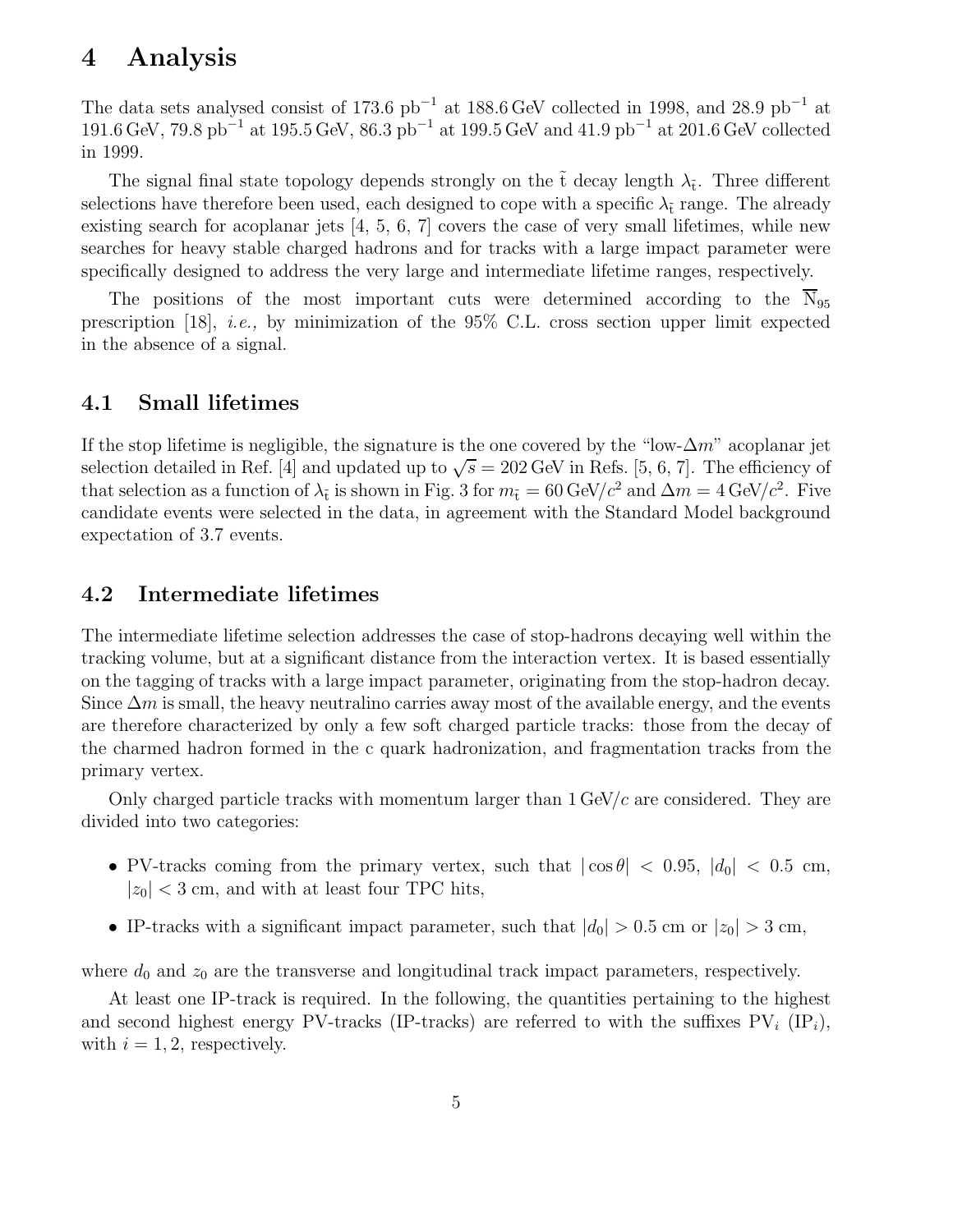

Figure 3: Signal efficiency as a function of the stop decay length at  $\sqrt{s}$  = 200 GeV for  $m_{\tilde{t}} = 60 \text{ GeV}/c^2$  and  $\Delta m = 4 \text{ GeV}/c^2$ . The three curves correspond to the "low  $\Delta m$ " acoplanar jet selection (solid line) for small lifetimes, the intermediate lifetime selection (dashed line), and the large lifetime selection (dotted line). They are representative of the parametrizations used to derive the final results.

Cosmic muons crossing the detector volume are a major source of charged tracks not originating from the primary vertex. Most of them are rejected by requiring that the ECAL signals be compatible with the beam crossing time within 100 ns. Since cosmic rays are normally reconstructed as two different but collinear tracks, an event is rejected if it contains two IPtracks such that  $|\cos \theta_{\text{IP}_1} + \cos \theta_{\text{IP}_2}| < 0.02 \text{ or } |\phi_{\text{IP}_1} - \phi_{\text{IP}_2}| > 178^\circ$ .

In Standard Model processes, tracks with large impact parameters can be produced by multiple scattering or nuclear interaction of a primary particle, or by a photon conversion. Because of its huge cross section,  $\gamma\gamma$  scattering is the main potential source for this kind of background. The following cuts are designed to reject events from  $\gamma\gamma$  interactions, characterized by their small visible energy and by their boost along the beam direction: the visible energy is required to be greater than  $2\% \sqrt{s}$ ; the momenta of the leading and next to leading PV-tracks, if present, are required to exceed  $11\% \sqrt{s}$ ; the polar angle of the missing momentum vector must exceed 53°; no energy must be detected within 12° of the beam axis; the polar angle  $\theta_{\text{IP}_1}$ must be greater than 53 $^{\circ}$ , and similarly for  $\theta_{PV_1}$  if there is at least one PV-track.

The large amount of energy carried away by the undetected neutralinos can be a priori exploited with a cut on the event visible energy. If however a stop-hadron is charged and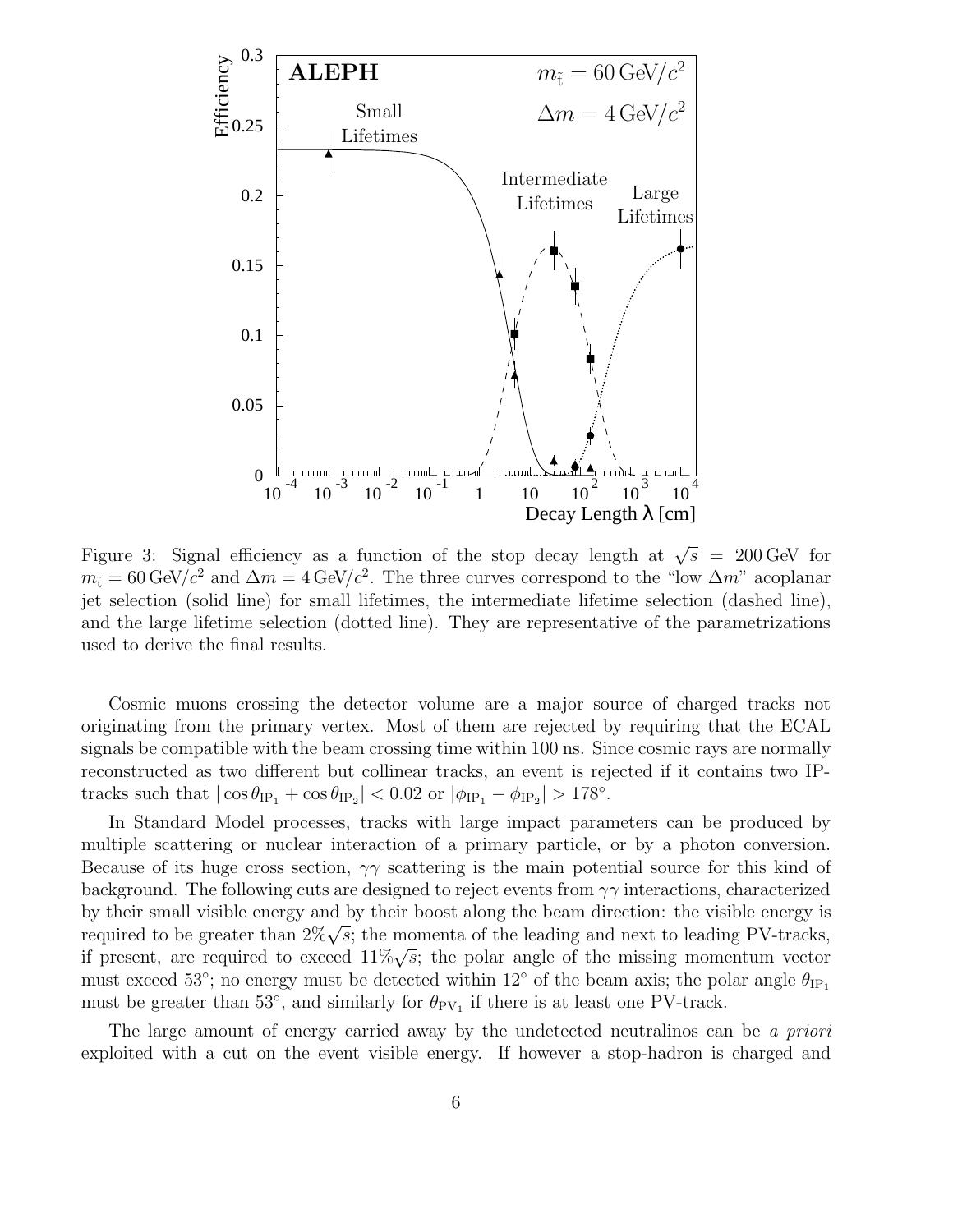decays at a distance from the primary vertex such that its track is correctly detected and reconstructed, its energy is recorded by the energy flow algorithm, inadequately for the present purpose. The leading or next to leading PV-track is considered a decaying charged stop-hadron candidate if it ends up in a decay vertex or a kink. A corrected visible energy is computed, from which the energy of the decaying charged stop-hadron candidates is excluded, and this corrected visible energy is required to be smaller than  $20\% \sqrt{s}$ .

The signal topology is further selected by requiring  $1\% \sqrt{s}$  <  $p_{\text{IP}_1}$  <  $8\% \sqrt{s}$  and 1 cm  $\langle |d_{0IP_1}| \rangle$  = 100 cm. Finally, the cut  $p_{IP_1} + p_{IP_2} > 4 \text{ GeV}/c$  is applied on the sum of the momenta of the two leading IP-tracks, which are expected to originate from charmed hadron decays.

The selection efficiency is shown in Fig. 3 as a function of the decay length for a stop mass of 60 GeV/c<sup>2</sup> and a  $\Delta m$  of 4 GeV/c<sup>2</sup>. The background is dominated by the  $\gamma\gamma \to q\overline{q}$  and  $\gamma\gamma \to \tau^+\tau^-$  processes, and has a total expectation of 0.85 events. No events were selected in the data.

#### **4.3 Large lifetimes**

When the stop decay length is larger than the detector size, a charged stop-hadron behaves like a heavy stable charged particle. It can be identified using the kinematic characteristics of stop pair-production and the high specific ionization that it is expected to release in the TPC. The selection criteria are similar to the ones used in Ref. [19]. For a given stop mass hypothesis, at least one stop-hadron track candidate must be found, fulfilling the following requirements: both the reconstructed stop-hadron mass, defined as  $M_{\text{rec}} = \sqrt{s/4 - p^2}$ , and the specific ionization loss must be compatible with their expectation values, with the exact cuts optimized as a function of the stop mass.

The  $\gamma\gamma$  background is eliminated by requiring  $p_T > 0.1\sqrt{s}$  for the stop-hadron track candidate. The charged stop-hadron candidate must deposit less than 25 GeV in ECAL and 10 GeV in HCAL. These cuts are used to reject Bhabha events, the latter being relevant when electrons enter an ECAL insensitive region. Cosmic ray events are rejected by requiring  $|d_0|$  < 0.3 cm and  $|z_0|$  < 5 cm.

The cut on the specific ionization does not discriminate between stop-hadron tracks and muon tracks in the stop-hadron mass region around  $60 \text{ GeV}/c^2$ . In the analysis performed for this stop hadron mass hypothesis, a minimum of two stop-hadron track candidates is required, among which the two leading tracks in the event, and additional cuts are applied to reject radiative dimuons. In contrast to such background events, signal events are expected to contain two nearly back-to-back and equal momentum tracks. It is therefore required that the angle between the directions of the two leading tracks be greater than 178◦, and that their momenta be compatible within three standard deviations.

The selection efficiency is shown in Fig. 3 as a function of the decay length for a stop mass of 60 GeV/ $c^2$ . The background is dominated by double radiative dimuon events and has a total expectation of 0.2 events, except in the stop-hadron mass region where the charged stop-hadron ionization loss is similar to the one of a muon. In this mass region a background of 1.0 events is expected. One candidate event was selected in the data at a centre-of-mass energy of 189 GeV,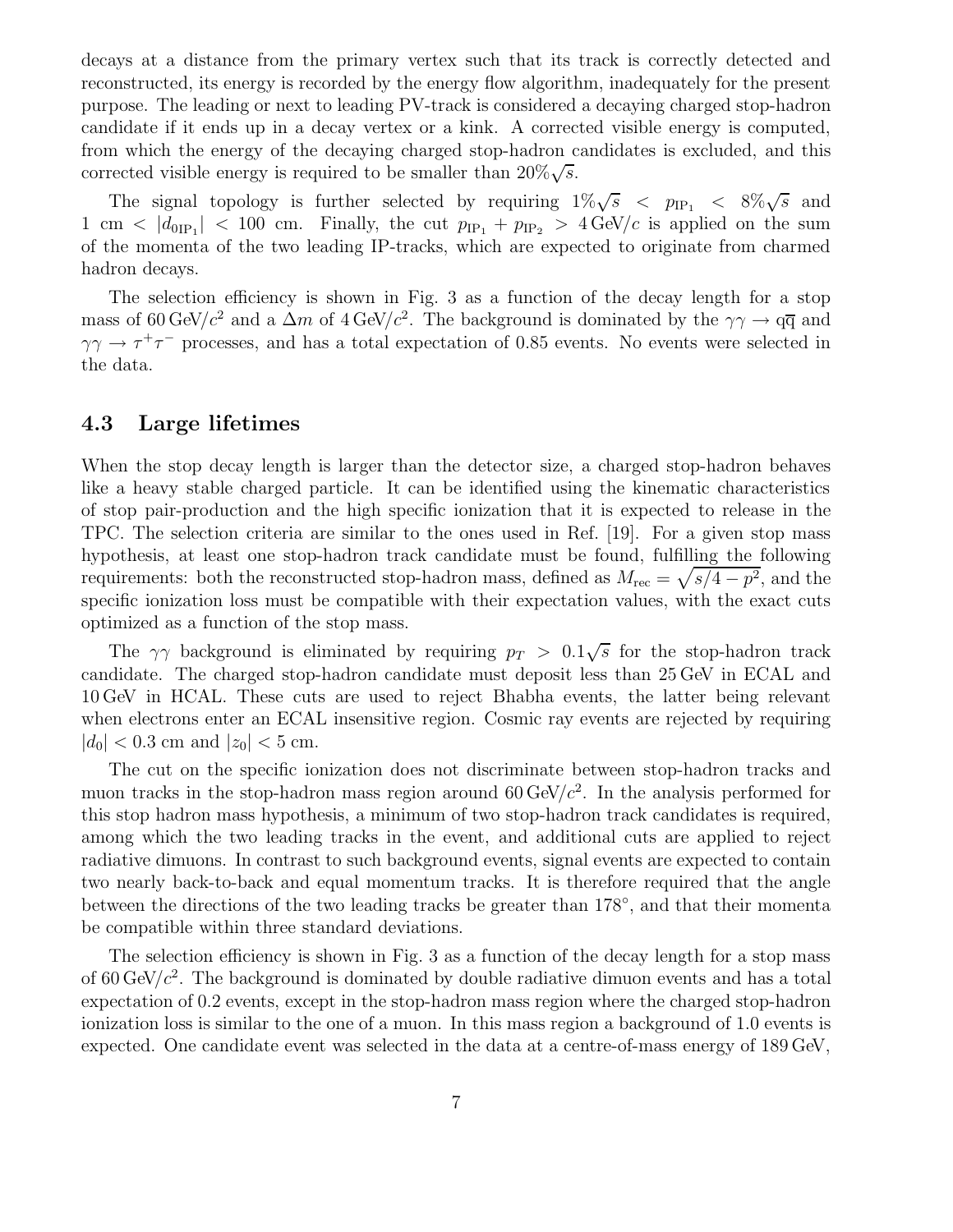with two charged tracks compatible with a stop-hadron mass of  $\sim 60 \,\text{GeV}/c^2$ . It is therefore a candidate event in the  $dE/dx$  overlap region discussed above.

## **5 Systematic uncertainties**

The efficiencies of the intermediate and large lifetime selections may be affected by uncertainties regarding the assumptions on the stop hadron physics and by uncertainties related to the detector response. In the case of the low- $\Delta m$  acoplanar jet selection, the systematic uncertainty on the efficiency has been evaluated following the procedure described in Ref. [4]. The results of the systematic studies are summarized in Table 1 for the three selections.

The systematic effects from the assumptions on the stop hadron physics have been assessed by varying the parameters of the model implemented in the generator. The uncertainties from the stop hadron mass have been evaluated by varying the effective spectator mass  $M_{\text{eff}}$ , which has been set to 0.5 GeV/ $c^2$  in the analysis, in the range between 0.3 and 1.0 GeV/ $c^2$ . The efficiencies of the intermediate and large lifetime selections have been found to be almost insensitive to this change. The 10% effect found for the low- $\Delta m$  acoplanar jet selection reflects the variation in the invariant mass available for the hadronic system.

The dependence of the efficiencies on the stop fragmentation has been evaluated by varying the paramater  $\epsilon_{\tilde{t}}$ , thereby changing the energy available for the fragmentation particles. A rather drastic variation of  $\epsilon_{\tilde{t}}$  has been considered, allowing it to be decreased by an order of magnitude. The relative amount of the TT charge configurations depends on the probability to produce fragmentation tracks. Therefore, the variation of  $\epsilon_{\tilde{t}}$  also provides an evaluation of the systematic uncertainty with respect to the TT charge composition. The mean TT charge is found to have a relative maximal change of about 20% for the considered  $\epsilon_{\tilde{t}}$  range. The largest relative change in efficiency, about 12%, has been found for the intermediate lifetime selection.

The amount of initial state radiation in stop pair production depends on the value of the stop coupling to the Z boson, which is controlled by the stop mixing angle. A variation of  $\theta_{\tilde{t}}$ from 56 $\degree$  to  $0\degree$ , *i.e.*, from minimal to maximal coupling, has been applied. For all selections the effect has been found to be small, at the level of 1 to 3%.

| Systematic uncertainties $(\%)$                         |                 |              |           |
|---------------------------------------------------------|-----------------|--------------|-----------|
|                                                         | Selection       |              |           |
|                                                         | Acoplanar Jets  | Intermediate | Large     |
|                                                         | $low- \Delta m$ | Lifetimes    | Lifetimes |
| $M_{\text{eff}}$ (0.3–1.0 GeV)                          |                 | negl.        |           |
| $\epsilon_{\tilde{t}}(\epsilon_{\rm b} = 0.003 - 0.06)$ |                 | 12           |           |
| $\theta_{\tilde{t}}$ (0°–56°)                           |                 |              |           |
| Detector effects                                        | negl.           | negl.        | 3         |
| Monte Carlo statistics                                  |                 |              |           |
| <b>TOTAL</b>                                            |                 | 12           |           |

Table 1: Summary of the relative systematic uncertainties on the  $\tilde{t}$  selection efficiencies.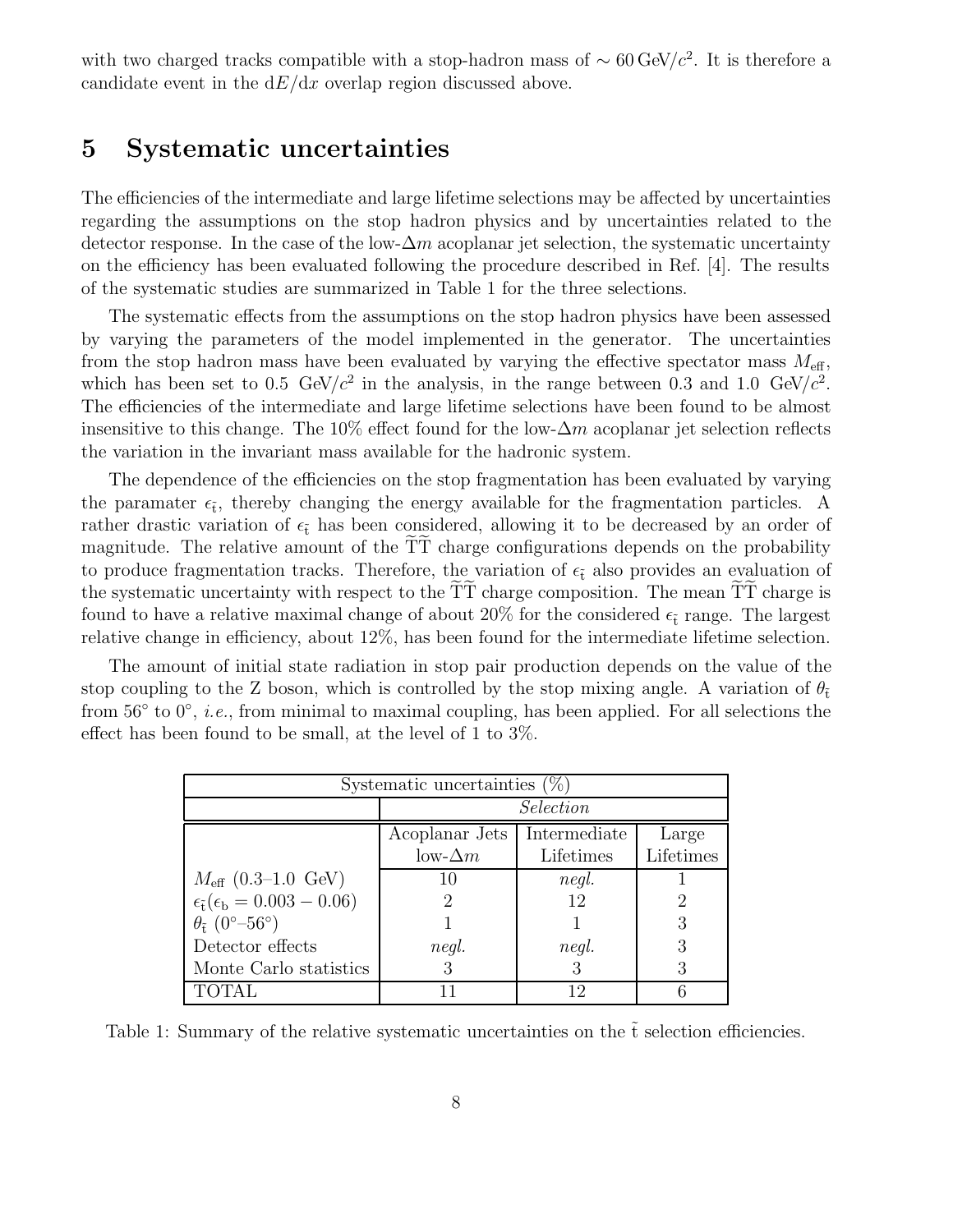Detector effects have been studied for the variables used in the analyses. The systematic uncertainties associated with the large lifetime selection cuts based on kinematics have been evaluated using a sample of dimuon events. The performance of the tracking has been checked on a sample selected with criteria independent of those used in the analysis. The performance of the energy loss algorithm has been checked with electrons, muons, and pions, selected by using calorimeter information only. From these studies, a total systematic uncertainty of 3% on the selection efficiency has been estimated.

The impact parameter distribution has been checked on hadronic events collected during the 1999 runs at the Z resonance. The negative part of the distribution (which is not affected by lifetime) shows good agreement with the Monte Carlo expectation.

The beam-related background may affect the  $E_{12}$ <sup>o</sup> variable used in the acoplanar jet and intermediate lifetime selections. This background is not included in the event simulation. Its effect on the selection efficiency has been determined from data collected at random beam crossings. The net effect is a relative decrease of the signal efficiency of about 5%. The systematic uncertainty on this correction is negligible.

Finally, an additional uncertainty of 3% due to the limited Monte Carlo statistics has been added. The total systematic uncertainties have been found to be at the level of 11 and 12% for the low- $\Delta m$  acoplanar jet and for the intermediate lifetime selections, respectively. In both cases they are dominated by the limited knowledge of the stop hadron physics and result from rather extreme changes in the model parameters. The systematic uncertainty for the large lifetime selection is at the level of 6%.

#### **6 Results**

Since no excess of candidate events was observed, lower limits on the stop mass have been set. The systematic uncertainties on the selection efficiencies have been included as suggested in Ref. [20], and no background subtraction has been performed. The efficiencies and backgrounds have been parametrized as a function of  $m_{\tilde{t}}$ ,  $\Delta m$  and of the stop-hadron proper decay length  $c\tau_{\tilde{t}}$  $(\lambda_{\tilde{t}} = (p_{\tilde{t}}/m_{\tilde{t}})c\tau_{\tilde{t}})$ . For each value of  $m_{\tilde{t}}$ ,  $\Delta m$  and  $c\tau_{\tilde{t}}$ , all logical combinations of the available selections have been considered, and the best combination was chosen according to the  $N_{95}$ prescription.

The lower limit on the stop mass is shown in Fig. 4a as a function of  $\log(c\tau_t/cm)$  for various  $\Delta m$  values, and in Fig. 4b as a function of  $\Delta m$  for various log( $c\tau_t/cm$ ). The smallest  $\Delta m$ value considered is 1.6 GeV/ $c^2$ , corresponding to  $m<sub>D</sub> - 300$  MeV/ $c^2$ , *i.e.*, the kinematic limit for the decay  $\tilde{t} \to c\chi$  for  $M_{\text{eff}} = 500 \text{ MeV}/c^2$ , and with the D-meson mass  $m_D \sim 1.9 \text{ GeV}/c^2$ . Below that  $\Delta m$  value, the stop decay mode is  $\tilde{t} \to u\chi$ , and the limit is given by the search for heavy stable stop-hadrons. The absolute mass lower limit obtained is 59 GeV/ $c^2$ . It is reached for  $\Delta m = 1.6$  GeV/ $c^2$  and for a  $c\tau_t$  value of ~ 1 cm. In that configuration of parameters, the acoplanar jet and intermediate lifetime selections are combined. The limit on  $m<sub>\tilde{t}</sub>$  does not depend on the choice made for  $M_{\text{eff}}$ ; only the  $\Delta m$  value for which it is reached does, through the value of the stop-hadron mass  $(\Delta m = m_{\rm D} - (m_{\tilde{\rm T}} - m_{\tilde{\rm t}})).$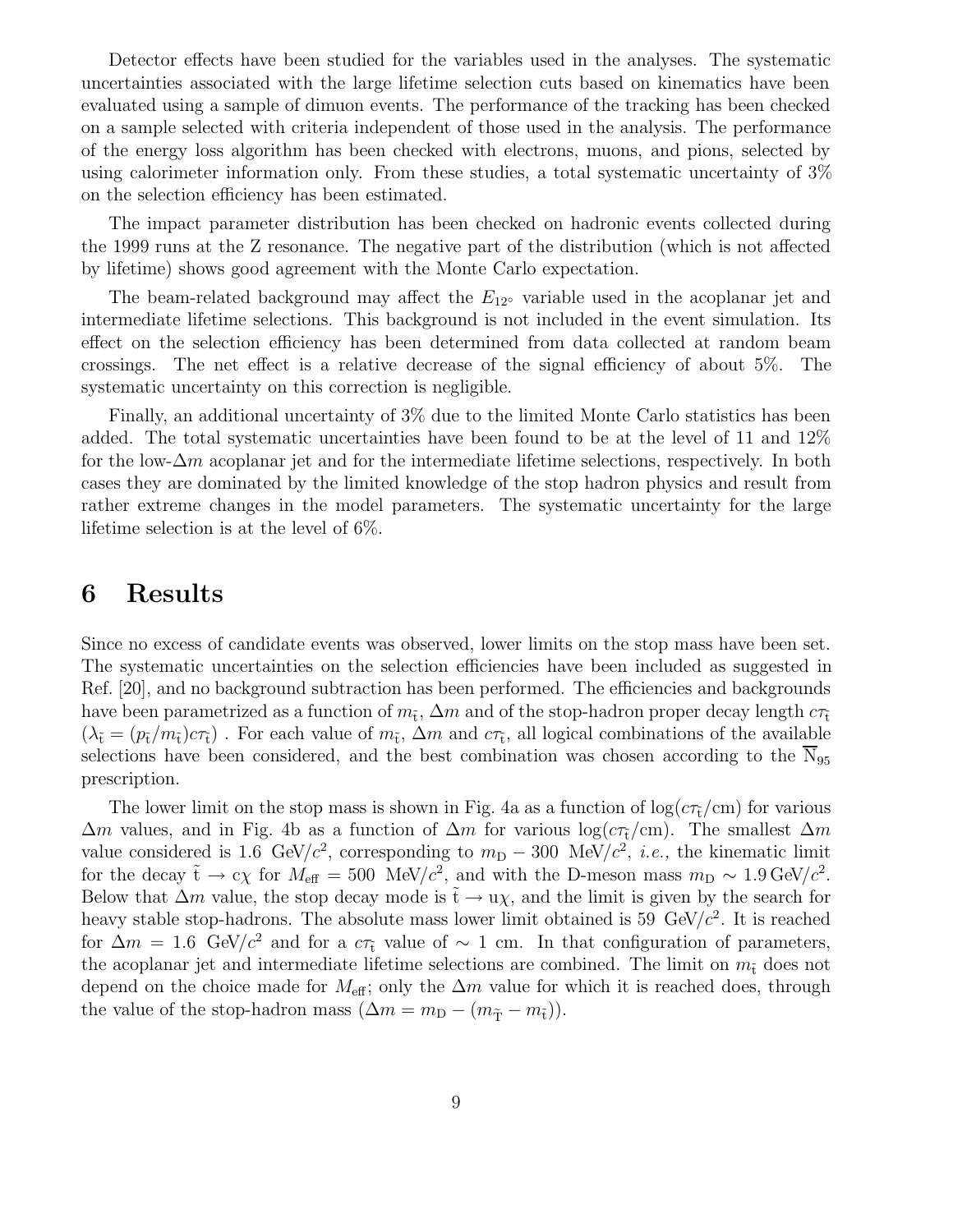

Figure 4: Stop mass 95% C.L. lower limit as a function of  $\log(c\tau_t/cm)$  for several  $\Delta m$  values (a), and as a function of  $\Delta m$  for several log( $c\tau_t/cm$ ) values (b).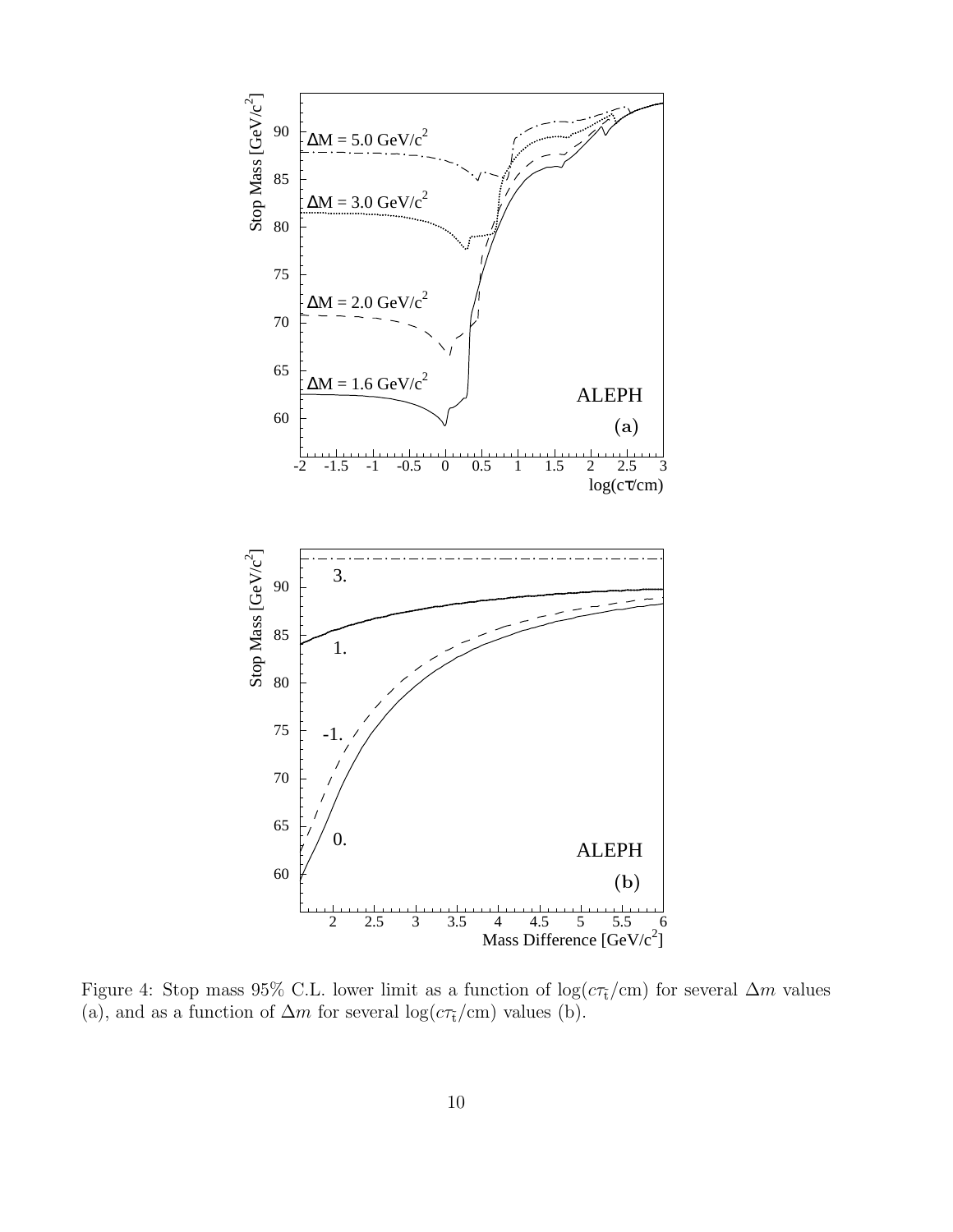The stop mass lower limit can be tightened in the MSSM if the theoretical relation [3] between the decay width and  $\Delta m$  is used. For instance, the 95% C.L. excluded region in the plane  $(m_{\tilde{t}}, \Delta m)$ , obtained for  $\theta_{\tilde{t}} = 56^{\circ}$ ,  $\mu = -100 \,\text{GeV}$  and  $\tan \beta = 1.5$ , is shown in Fig. 5a. The regions excluded by the single analyses are also shown. In order to set an absolute lower limit on the stop mass, a scan over the relevant MSSM parameters has been performed. The limit as a function of tan  $\beta$ , obtained by scanning over  $\Delta m$ ,  $\mu$  and  $\theta_{\tilde{t}}$ , is shown in Fig. 5b. The absolute 95% C.L. lower limit on  $m_{\tilde{t}}$  is 63 GeV/ $c^2$ . It is set for  $\Delta m = 1.9 \text{ GeV}/c^2$ ,  $\tan \beta = 2.6$ ,  $\theta_{\tilde{t}} = 56^{\circ}$ , and for large negative  $\mu$ .

## **7 Conclusions**

Searches for signals from pair production of the scalar top have been performed in the data sample of 411 pb<sup>-1</sup> collected in 1998 and 1999 by the ALEPH detector at LEP, at centreof-mass energies from 188.6 to 201.6 GeV. The searches are dedicated to the decay channels  $\tilde{t} \to c\chi$  and  $\tilde{t} \to u\chi$ , in the regime where the mass difference  $\Delta m$  between the stop and the neutralino is small, and where the stop could have a sizeable lifetime. In all cases, the numbers of candidates observed are found to be consistent with the background expected from Standard Model processes. In the MSSM, and assuming no additional source of flavour changing neutral currents with respect to the Standard Model, a 95% C.L. lower limit of 63  $GeV/c^2$  is obtained for the stop mass, valid for any value of  $\Delta m$ . If the MSSM theoretical relation between  $\Delta m$ and the stop lifetime is ignored, this lower limit becomes 59  $GeV/c^2$ .

### **Acknowledgements**

We wish to congratulate our colleagues from the accelerator divisions for the continued successful operation of LEP at high energies. We would also like to express our gratitude to the engineers and support people at our home institutes without whom this work would not have been possible. Those of us from non-member states wish to thank CERN for its hospitality and support.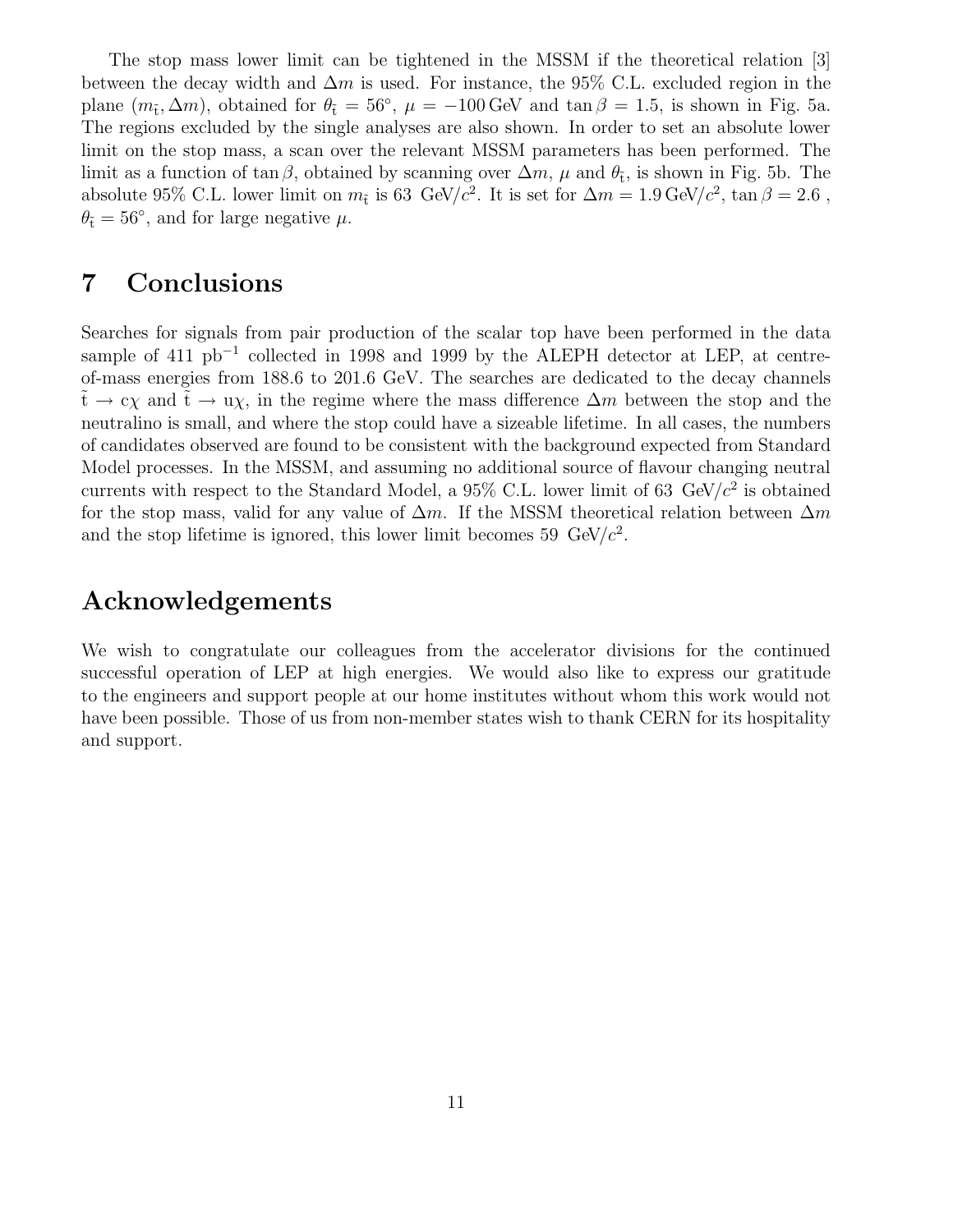

Figure 5: In the MSSM: (a) 95% C.L. excluded region in the plane  $m_t$  vs.  $\Delta m$ , for  $\theta_t = 56°$ ,  $\mu = -100$  GeV, and tan  $\beta = 1.5$ , where the hatched area is the region excluded by the optimal combination of the used selections and the lines are the limits from each selection used independently; (b) stop mass 95% C.L. lower limit as a function of  $\tan \beta$ , independent of  $\Delta m$ ,  $\mu$  and  $\theta_{\tilde{t}}$ .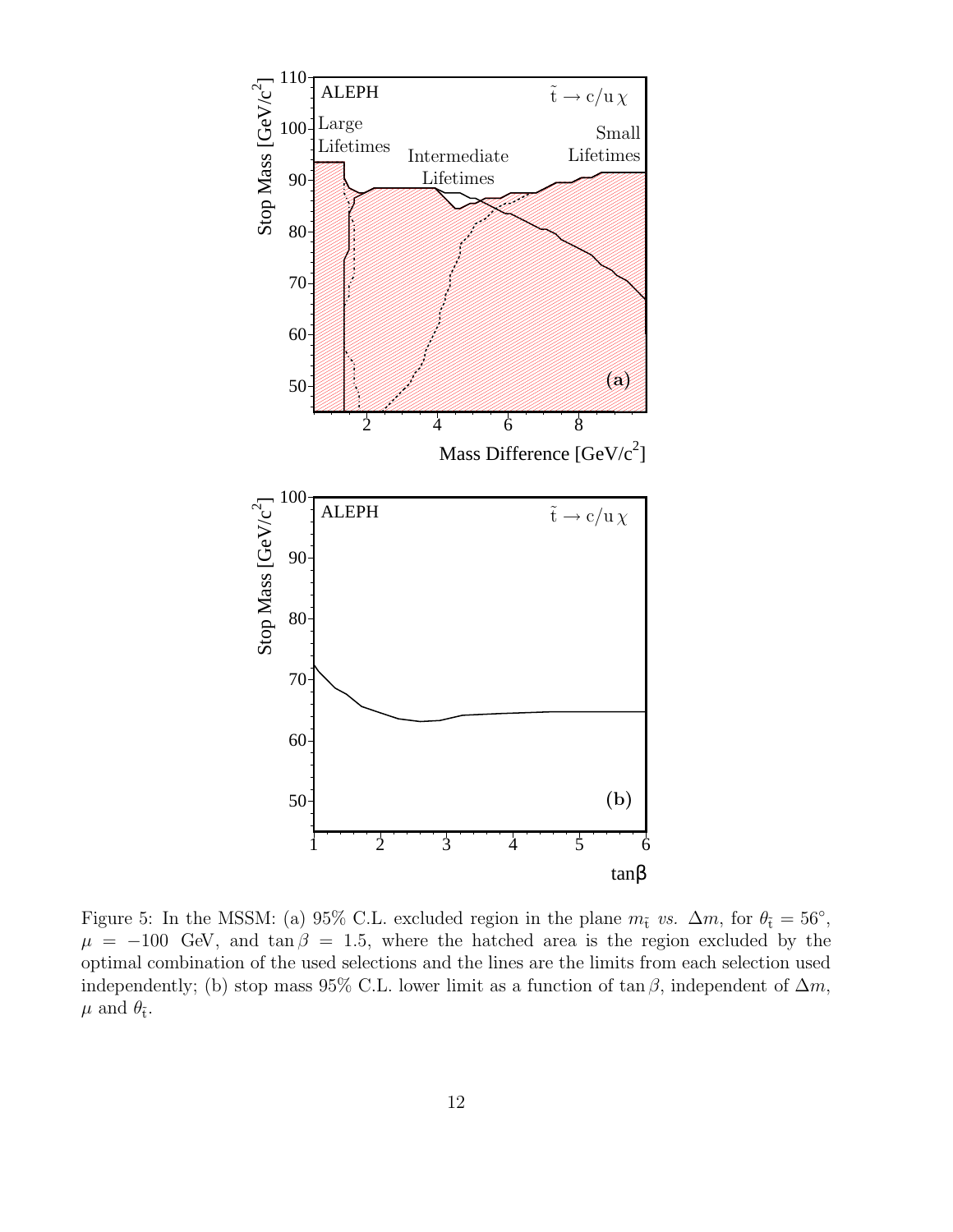### **References**

- [1] J. Ellis and S. Rudaz, Search for supersymmetry in toponium decays, Phys. Lett. **B 128** (1983) 248.
- [2] M. Drees and K. Hikasa, Scalar Top production in e<sup>+</sup>e<sup>−</sup> annihilation, Phys. Lett. **B 252** (1990) 127.
- [3] K. Hikasa and M. Kobayashi, Light Scalar Top at e<sup>+</sup>e<sup>−</sup> colliders, Phys. Rev. **D 36** (1987) 724.
- [4] ALEPH Collaboration, Searches for Scalar Top and Scalar Bottom Quarks at LEP2, Phys. Lett. **B 413** (1997) 431.
- [5] ALEPH Collaboration, Scalar quark searches in  $e^+e^-$  collisions at  $\sqrt{s} = 181 184$  GeV, Phys. Lett. **B 434** (1998) 189.
- [6] ALEPH Collaboration, Searches for sleptons and squarks in e<sup>+</sup>e<sup>−</sup> collisions at 189 GeV, Phys. Lett. **B 469** (1999) 303.
- [7] ALEPH Collaboration, Search for Sfermions, Charginos and Neutralinos in e<sup>+</sup>e<sup>−</sup> Collisions at  $\sqrt{s}$  up to 201.6 GeV and Mass Limit on the Lightest Neutralino, ALEPH-CONF 2000-009.
- [8] ALEPH Collaboration, ALEPH: A Detector for Electron Positron annihilations at LEP, Nucl. Instrum. and Methods **A 294** (1990) 121.
- [9] ALEPH Collaboration, Performance of the ALEPH detector at LEP, Nucl. Instrum. and Methods **A 360** (1995) 481.
- [10] T. Sjöstrand, *High-energy-physics event generation with* PYTHIA 5.7 and JETSET 7.4, Comput. Phys. Commun. **82** (1994) 74.
- [11] C. Peterson, D. Schlatter, I. Schmitt and P.M. Zerwas, Scaling violations in inclusive e<sup>+</sup>e<sup>−</sup> annihilation spectra, Phys. Rev. **D 27** (1983) 105.
- [12] ALEPH Collaboration, Studies of Quantum Chromodynamics with the ALEPH Detector, Physics Reports **294** (1998) 1.
- [13] H.C. Fesefeldt, The simulation of hadronic showers: physics and applications, PITHA/85-02 (1985).
- [14] S. Jadach, W. Placzek and B. F. Ward, BHWIDE 1.00:  $\mathcal{O}(\alpha)$  YFS exponentiated Monte Carlo for Bhabha scattering at wide angles for LEP1/SLC and LEP2, Phys. Lett. **B 390** (1997) 298.
- [15] S. Jadach, B. F. Ward and Z. Was, The Monte Carlo program KORALZ, version 4.0, for the lepton or quark pair production at LEP/SLC energies, Comput. Phys. Commun. **79** (1994) 503.